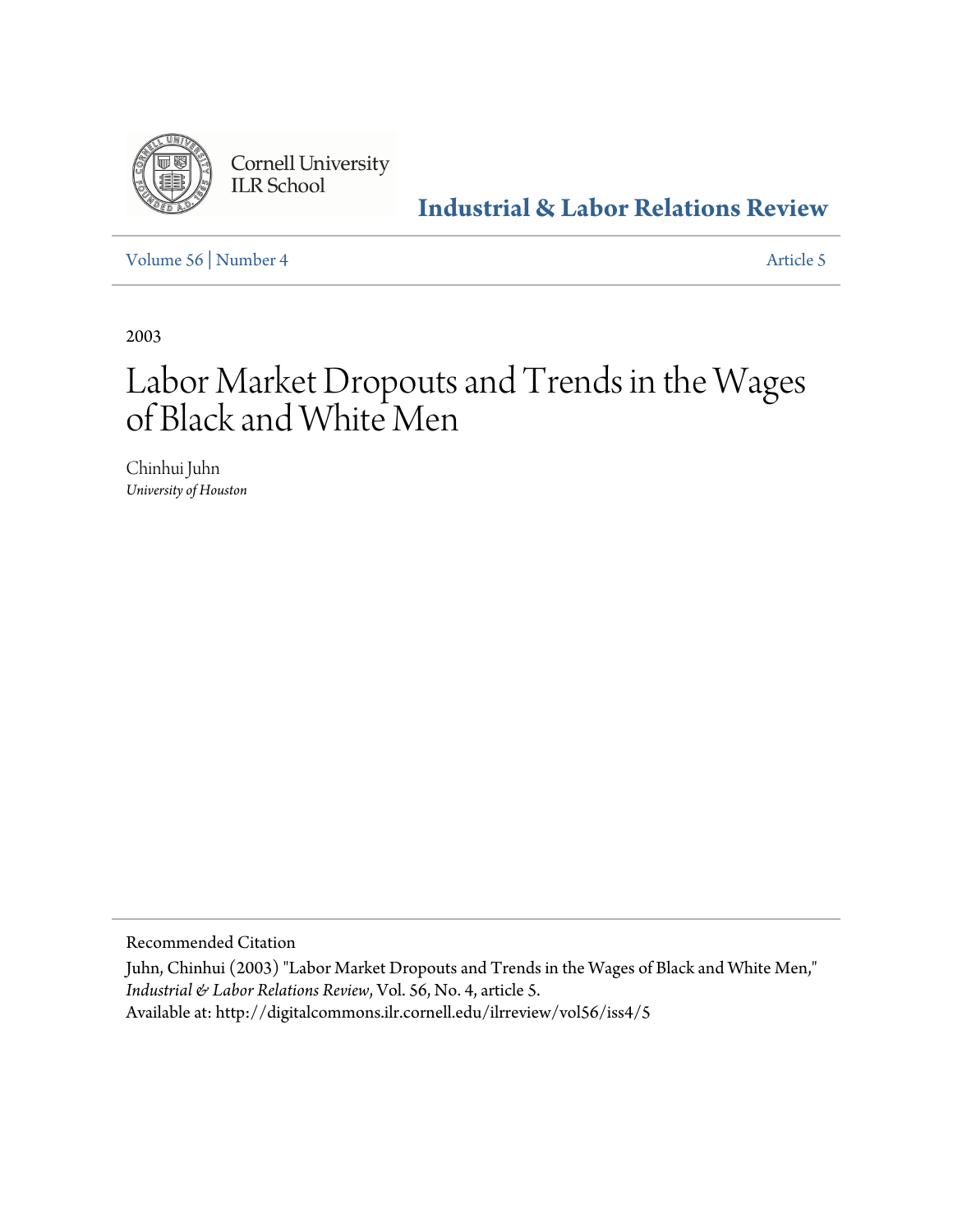## Labor Market Dropouts and Trends in the Wages of Black and White Men

#### **Abstract**

There is continuing debate over whether and to what degree estimations of black-white wage convergence are biased because they leave labor market dropouts out of the picture. If a high proportion of blacks become discouraged and cease searching for jobs, and if those dropouts have, on average, poor job prospects, the average wage of black workers who remain in the labor market will be an upwardly biased estimate of the average wage across the population. This paper introduces a simple method of imputing wages to nonworkers. When non-workers are accounted for in the calculations, real wage growth for prime age black men over the 1969–98 period is reduced approximately 40%, and black-white wage convergence is reduced by approximately one-third. The author finds that a source of bias as important as falling employment rates is the growing gap between wages of workers and potential wages of non-workers.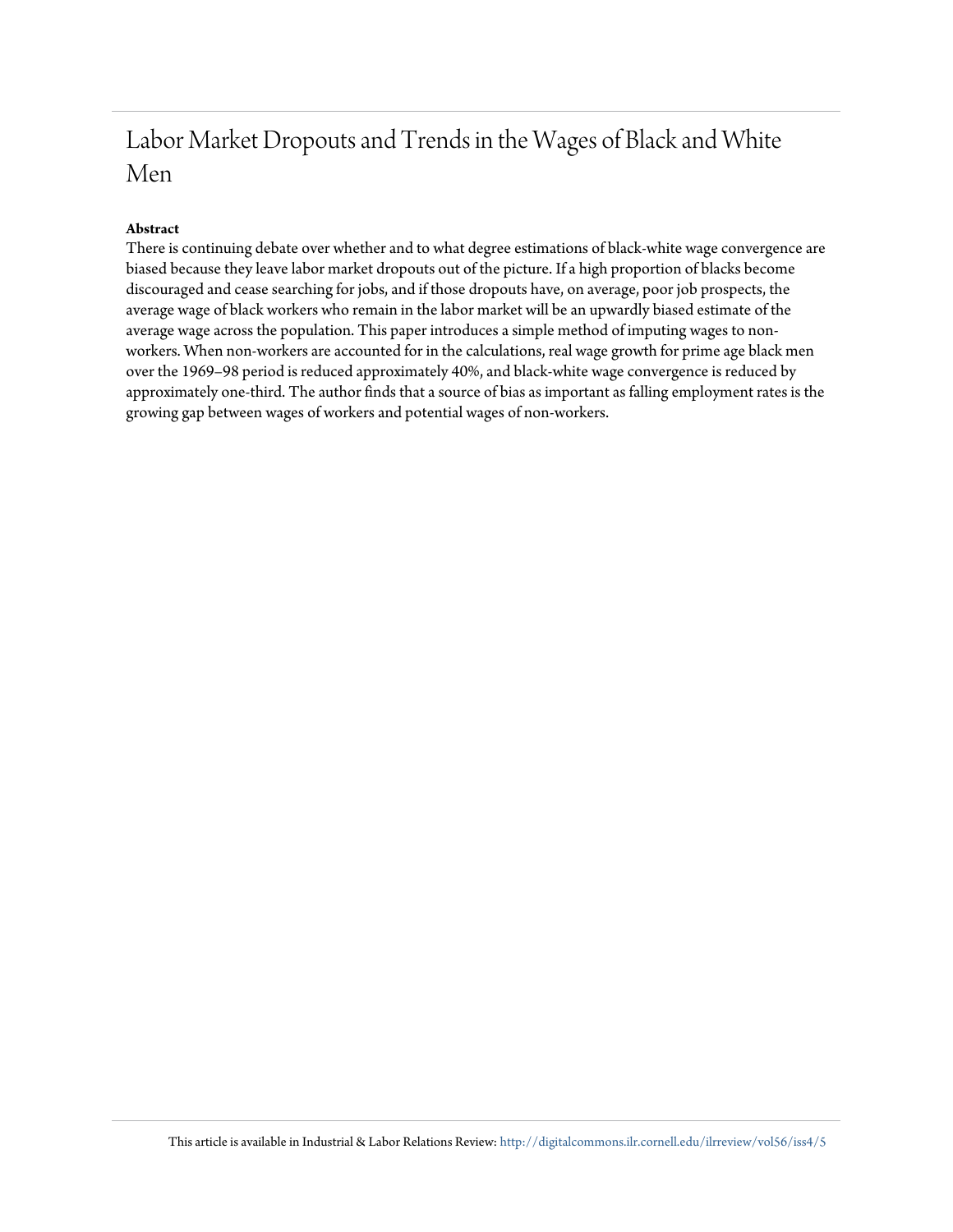### LABOR MARKET DROPOUTS AND TRENDS IN THE WAGES OF BLACK AND WHITE MEN

#### CHINHUI JUHN\*

There is continuing debate over whether and to what degree estimations of black-white wage convergence are biased because they leave labor market dropouts out of the picture. If a high proportion of blacks become discouraged and cease searching for jobs, and if those dropouts have, on average, poor job prospects, the average wage of black workers who remain in the labor market will be an upwardly biased estimate of the average wage across the population. This paper introduces a simple method of imputing wages to non-workers. When non-workers are accounted for in the calculations, real wage growth for prime age black men over the 1969–98 period is reduced approximately 40%, and black-white wage convergence is reduced by approximately one-third. The author finds that a source of bias as important as falling employment rates is the growing gap between wages of workers and potential wages of non-workers.

The question of whether observed wage<br>
changes reflect true changes in opporhe question of whether observed wage tunities or are simply an artifact of changing composition of the work force has been much debated in the literature. Selection bias is an especially serious problem for black men. In 1967, approximately 13% of prime age black men were not employed in a typical week. In 1999, approximately 21% were not employed.<sup>1</sup> Given that the increase in the number of labor market dropouts is far greater among black men than among white men, Butler and Heckman (1977) argued that a substantial portion of black-white wage convergence could be due to the changing composition of *working* blacks. Since it appears, based on all available evidence, that those men who drop out of work have the least attractive job opportunities, the average wage of workers will be an upwardly biased estimate of the average wage across the population.

While it is clear that such factors as civil rights legislation (Freeman 1973) and improvements in schooling quality (Smith and Welch 1986; Card and Krueger 1992) have played a real role in the improvement of black earnings, still in debate is the extent to which a failure to account for labor market dropouts has resulted in overstatement of that improvement. Selection bias may also be important in considering the more recent trends in black-white male wages. While progress appears to have

*Industrial and Labor Relations Review,* Vol. 56, No. 4 (July 2003). © by Cornell University. 0019-7939/00/5604 \$01.00

<sup>\*</sup>The author is Professor of Economics, Department of Economics, University of Houston.

A data appendix with additional results, and copies of the computer programs used to generate the results presented in the paper, are available from the author at Department of Economics, University of Houston, Houston, Texas 77204–5882.

<sup>1</sup>These numbers are based on calculations from the retrospective weeks worked questions in the March Current Population Surveys. In this paper, "prime age" men are defined as those with 1–30 years of potential experience.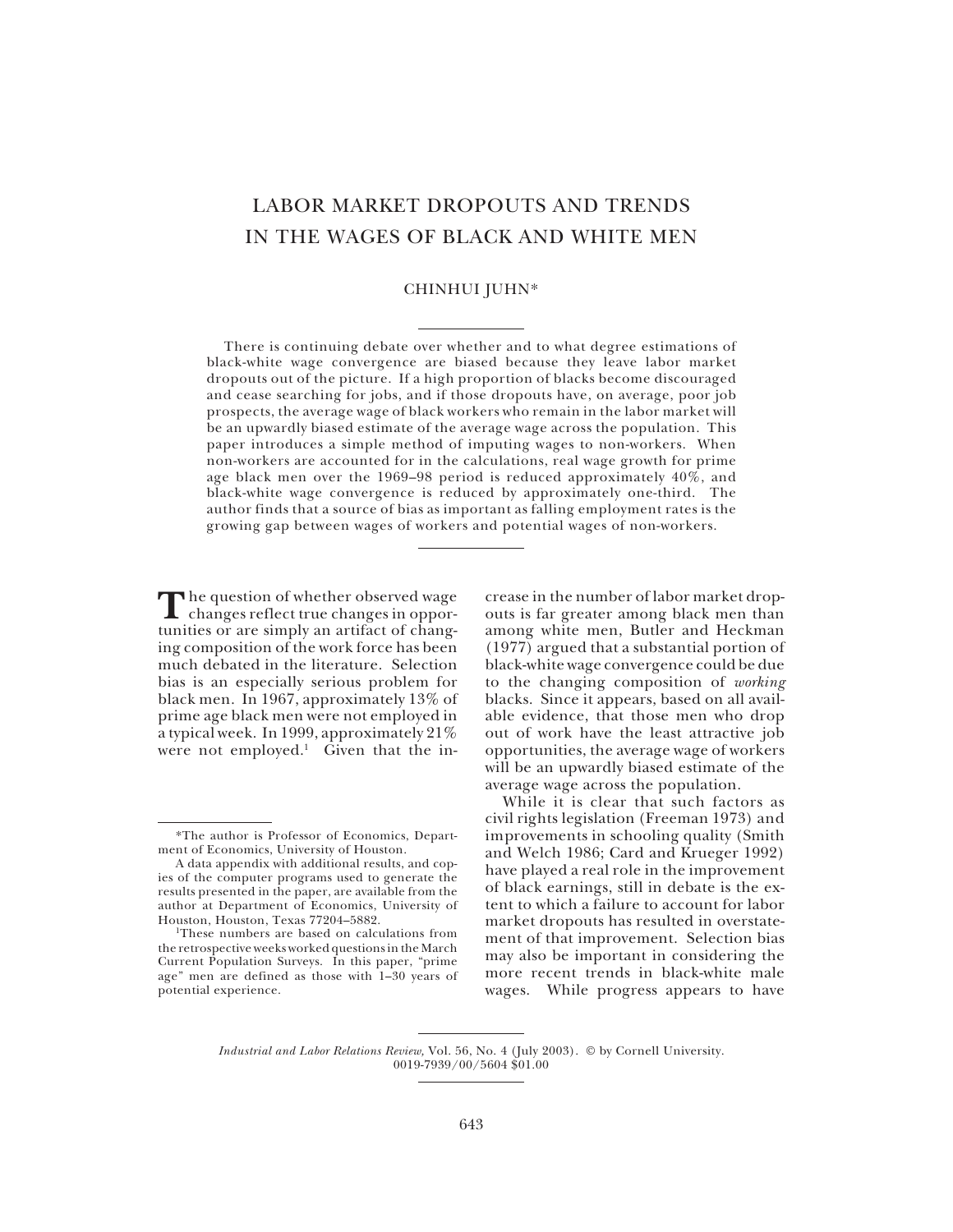resumed in the past decade, during the 1980s the convergence in black-white earnings slowed down and even, in fact, reversed (Juhn, Murphy, and Pierce 1991; Bound and Freeman 1992; Smith 1993). The slowdown was more pronounced for high school and college graduates than for high school dropouts, whose earnings continued to improve relative to those of their white counterparts. Since only two out of every three prime age black men in this less educated category were employed in 1979 and their employment rate continued to deteriorate throughout the 1980s, it is possible that accounting for labor market dropouts would either eliminate or greatly reduce the apparent continued wage convergence among this group.

Using the March Current Population Surveys for 1968–2000, this paper examines selection bias and black-white wage convergence in the 1980s and the 1990s as well as the earlier period. The paper also introduces a simple method of imputing wages to non-workers based on the retrospective weeks worked information reported in the March CPS. Wages of nonworkers who did not work the entire year and thus have no reported earnings are imputed from wages of part-year workers. In the spirit of Brown (1984), the basic approach here is to impute wages for nonworkers and to compare average wages with and without correcting for non-workers. However, rather than start with an assumption about the relative wage of non-workers (namely, that wage offers received by nonworkers lie below the median wage), the approach here is to look for a comparable group of workers whose characteristics closely match those of the non-working population. The advantage of this method is that it allows us to examine aspects of the selection bias problem that have not been emphasized in the previous literature. Most previous works have focused on the role of declining employment. In this paper, I also examine how changes in the overall wage structure and the growing wage gap between the employed and the non-employed have contributed to the selection bias problem.

#### **Related Literature**

Since Butler and Heckman (1977), a number of researchers have tried to quantify the importance of selection bias in assessments of black-white wage convergence. While one possible strategy is to model the selection and wage equations and to employ the selection bias corrections suggested by Heckman (1979), most researchers have not pursued this strategy due to the lack of suitable instruments that belong in the selection equation but could be plausibly excluded from the wage equation. Instead, researchers have typically begun by making some assumption about the unobserved wages of non-workers to see how the inclusion of non-workers affects summary measures such as the average or the median.

Using the assumption that potential earnings of non-participants lie below the median, Brown (1984) applied a correction factor to published black and white median earnings. He found that the correction reduced the post-1964 convergence in the black-white earnings ratio by about 40%. Welch (1990) used wages of labor market entrants and exiters from the matched March CPS samples to impute wages of non-workers. Based on these results and earlier results reported in Smith and Welch (1986), he concluded that the bias resulting from ignoring labor market dropouts accounts for only a negligible portion of the observed black-white wage convergence. Using CPS data matched to social security earnings data, Vroman (1990) estimated that about 14% of the observed increase in the black-white wage ratio can be attributed to ignoring labor market dropouts. Blau and Beller (1992) assumed that wages of non-workers are 60–80% of wages of workers, conditioning on observable characteristics such as education and potential experience. They found that wage gains for blacks over the 1970s, especially for young black men and women, may have been somewhat overstated. Neal and Johnson (1996) also examined the importance of non-participants in black-white wage differences. While their paper was not concerned with *changes* in black-white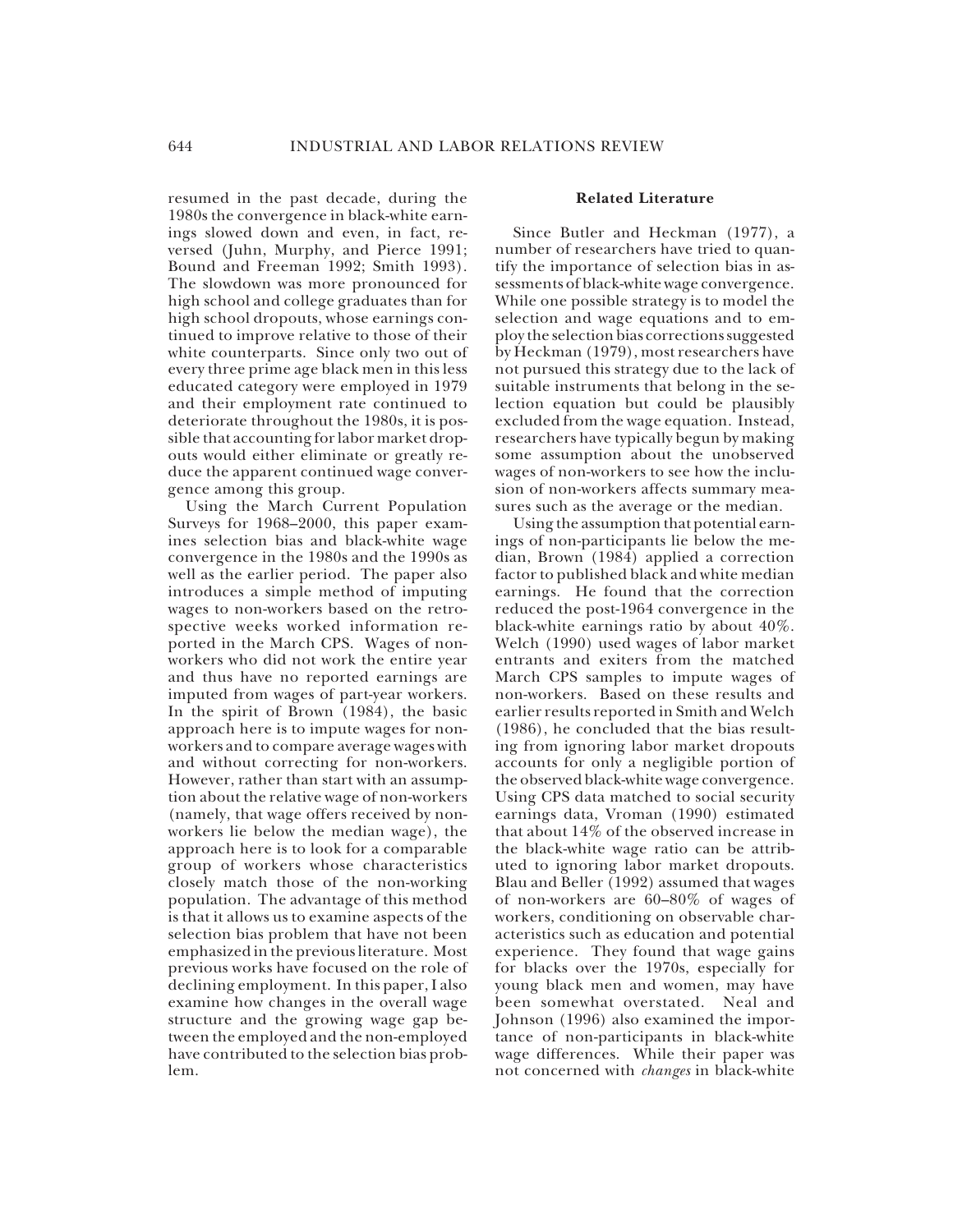wages, they found that the inclusion of labor market dropouts does make a difference in the ability of AFQT test scores to explain racial wage differences. Most recently, Chandra (2000) used Census data to show that selective withdrawal matters across different imputation methods.2

#### **Data**

The analysis in this paper is based on data from the March Current Population Surveys. For a description of trends, I use all the years 1964–2000. To examine the impact of selection, I concentrate on changes from 1969 to 1979, 1979 to 1989, and finally 1989 to 1998 (the last change is over a shorter time-span due to the lack of availability of the latest data at the time of writing). The years 1969, 1979, 1989, and 1998 are comparable in that they coincide (or nearly coincide) with business cycle peaks; an added benefit is that the first three of these years also coincide with the retrospective questions data reported on the decennial censuses. The imputations of wages for non-workers require large samples, which are especially difficult to assemble for blacks. To attain larger sample sizes for blacks, I combine three years of data centered on the indicated year. I examine only white and black men with 1– 30 years of potential labor market experience. All individuals who are currently enrolled in school or the military or worked part-year last year for those reasons are excluded.3 Self-employed workers are included in the employment sample but excluded from the wage sample. Wages of self-employed workers are imputed using wages of wage and salary workers in the same education, experience, and weeks worked category.

Annual earnings are deflated using the personal consumption expenditure deflator from the National Product and Income Accounts. Hourly wages are calculated by dividing annual earnings by the product of weeks worked last year and usual hours worked per week. Wage observations lower than \$1.00 (in 1982 dollars) are recoded to equal \$1.00.4 Information on usual hours worked per week is not available before the 1976 survey. Using post-1976 data, I regressed weekly hours on hours worked during the survey week, weeks worked last year, part-time status, education, and experience and used the coefficients from the regression to predict weekly hours for years prior to 1976.

#### **Recent Trends in the Racial Wage Gap and Employment**

This section reviews the recent trends in observed wages and employment for black and white men that is the starting point for analysis. Figure 1 graphs the log hourly wage differential between white and black prime age male workers (expressed as average white wages minus average black wages) since the early 1960s. The log wage differential was .46 in 1963 and declined until 1975 at the rate of approximately 1.4 percentage points per year. From 1975 through the  $1\overline{9}80s$ , the differential remained essentially unchanged before falling sharply again starting in 1992. The slowdown in blackwhite wage convergence during the 1980s has been noted by a number of observers, who have suggested that at least part of it can be explained by increases in education

<sup>2</sup>The non-parametric matching estimator in Chandra (2000) that matches non-workers to workers by age and education cell is similar to the method pursued here. However, this paper uses additional information on weeks worked last year.

<sup>3</sup>The resulting sample sizes are 67,167 observations for 1968–70, 91,320 observations for 1978–80, 89,057 observations for 1988–90, and 79,237 observations for 1997–99. Between 8% and 9% of the sample is black.

<sup>4</sup>Specifically, I used the personal consumption deflator reported in column (2), Table B7 of the *Economic Report of the President* (2001). I recoded hourly wages below \$1.00 in 1982 dollars (approximately \$1.58 in 1996 dollars). The alternative method of throwing out low wages produced qualitatively similar results, which are available from the author.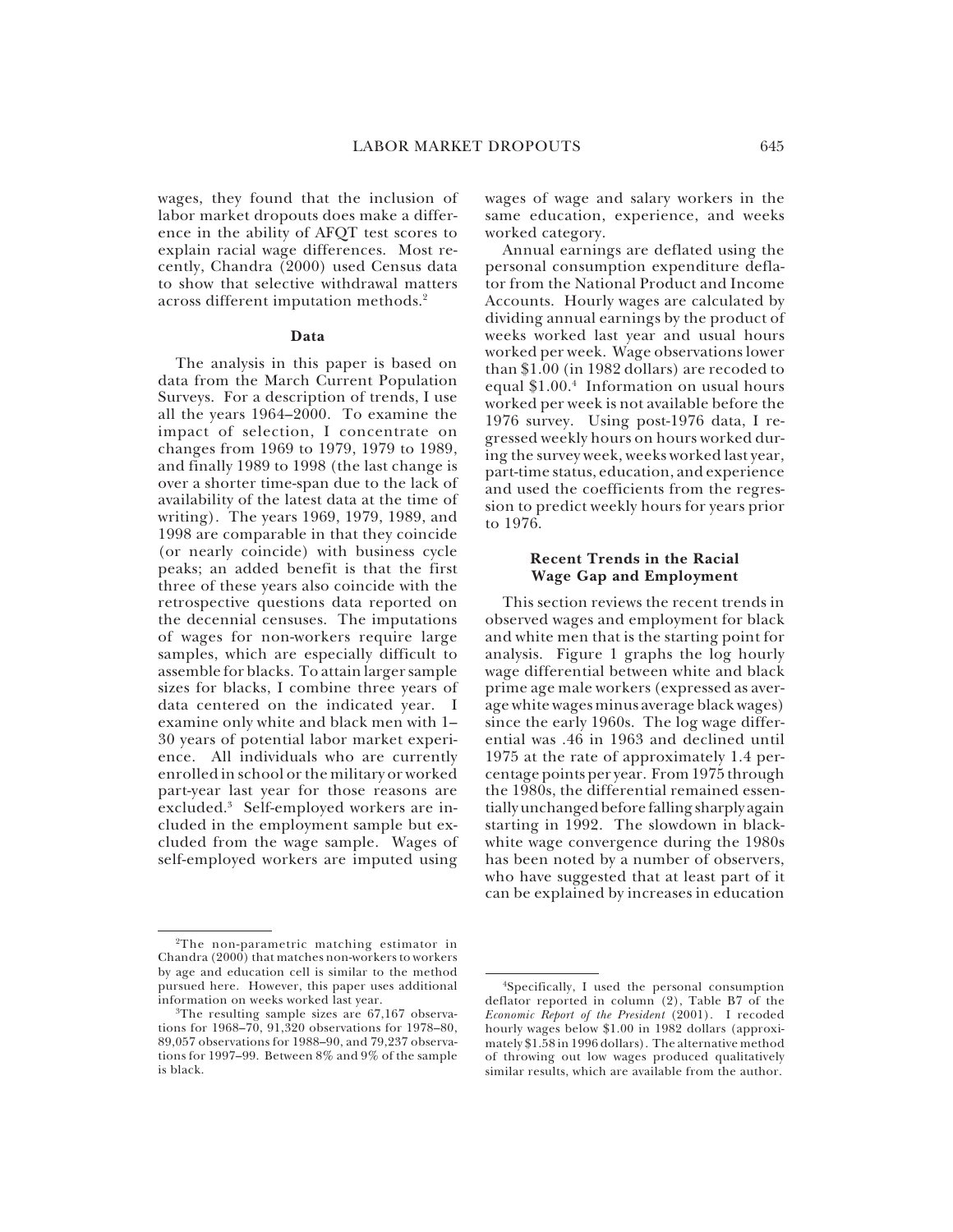

*Figure 1.* White-Black Log Hourly Wage Differential.

returns and skill prices during the 1980s (Juhn, Murphy, and Pierce 1991; Smith 1993; Card and Lemieux 1996).

Figure 2 graphs the log hourly wage differential for the different education groups. This figure indicates that the racial wage gap continued to decline throughout the 1980s for high school dropouts while increasing for other more educated groups. Since the employment differential between black and white men is particularly large among high school dropouts, and continued to grow in the 1980s, a natural question is whether selection bias accounts for the varied pattern across education groups.

Declining employment among black men has been well documented in the literature. The declines were particularly sharp during the 1970s, leading researchers to coin the phrase "the black employment crisis" (see the 1986 volume edited by Freeman and Holzer). For the more recent period, a number of papers have documented the decline in black male employment rates relative to white male employ-

ment rates (Welch 1990; Juhn 1992; Jaynes 1992). While overall employment rates were stable during the 1980s and the 1990s, employment rates continued to decline among the less educated and the less skilled. Figures 3–4 summarize these findings.

The retrospective information available in the March CPS allows me to calculate alternative employment measures reflecting different degrees of attachment. One measure examines whether the individual had some incidence of employment during the previous year, that is, worked at least one week. The other measure examines the fraction of the year spent in employment, and is calculated by dividing the number of weeks worked by 52. The latter measure, when averaged over the population, can be thought of as the employmentpopulation ratio averaged over 52 weeks. While employment-population ratios can also be calculated based on survey week data, the retrospective data reflect conditions over the entire year and have a closer correspondence to earnings and wage mea-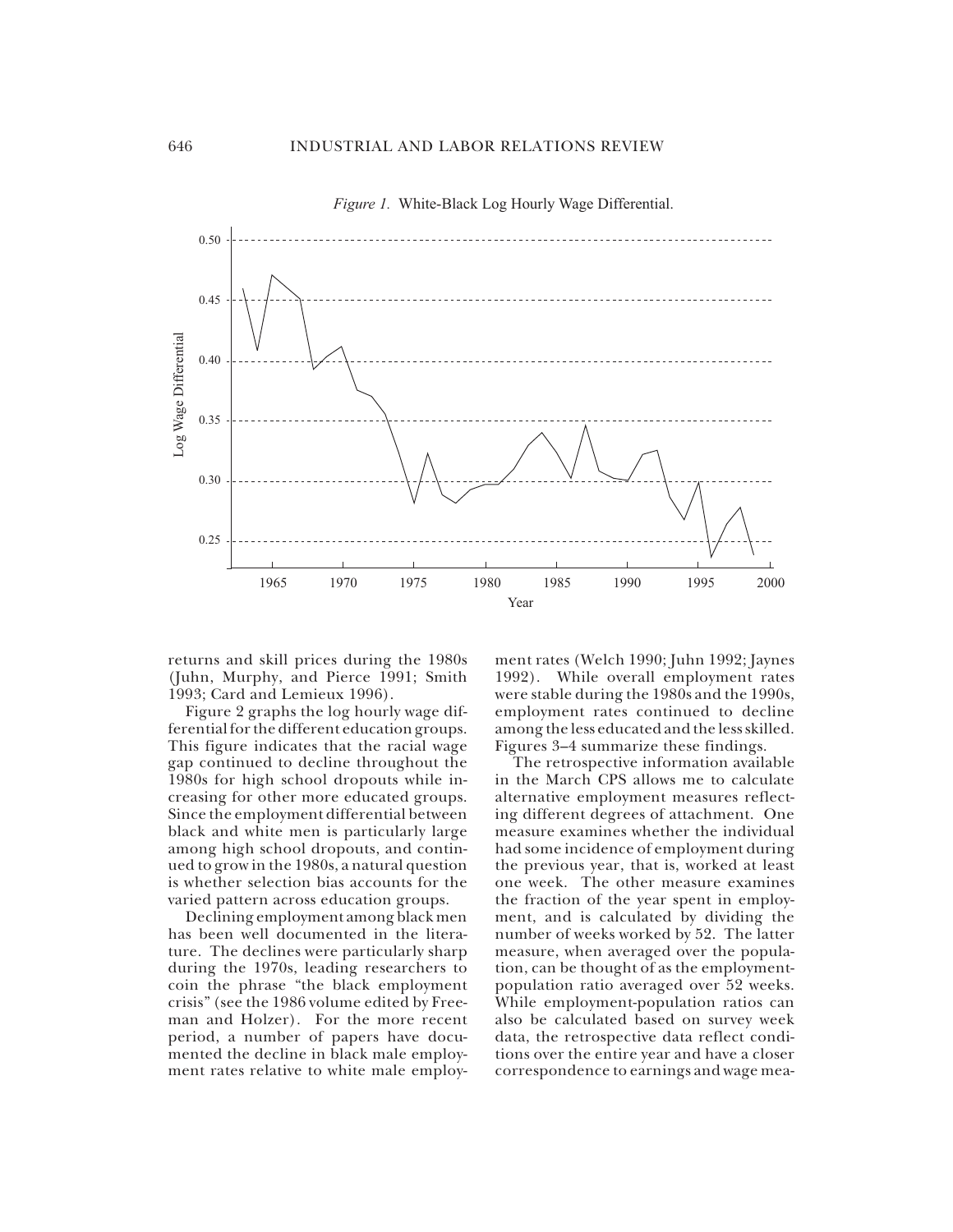

*Figure 2.* White-Black Log Hourly Wage Differential and Education Level.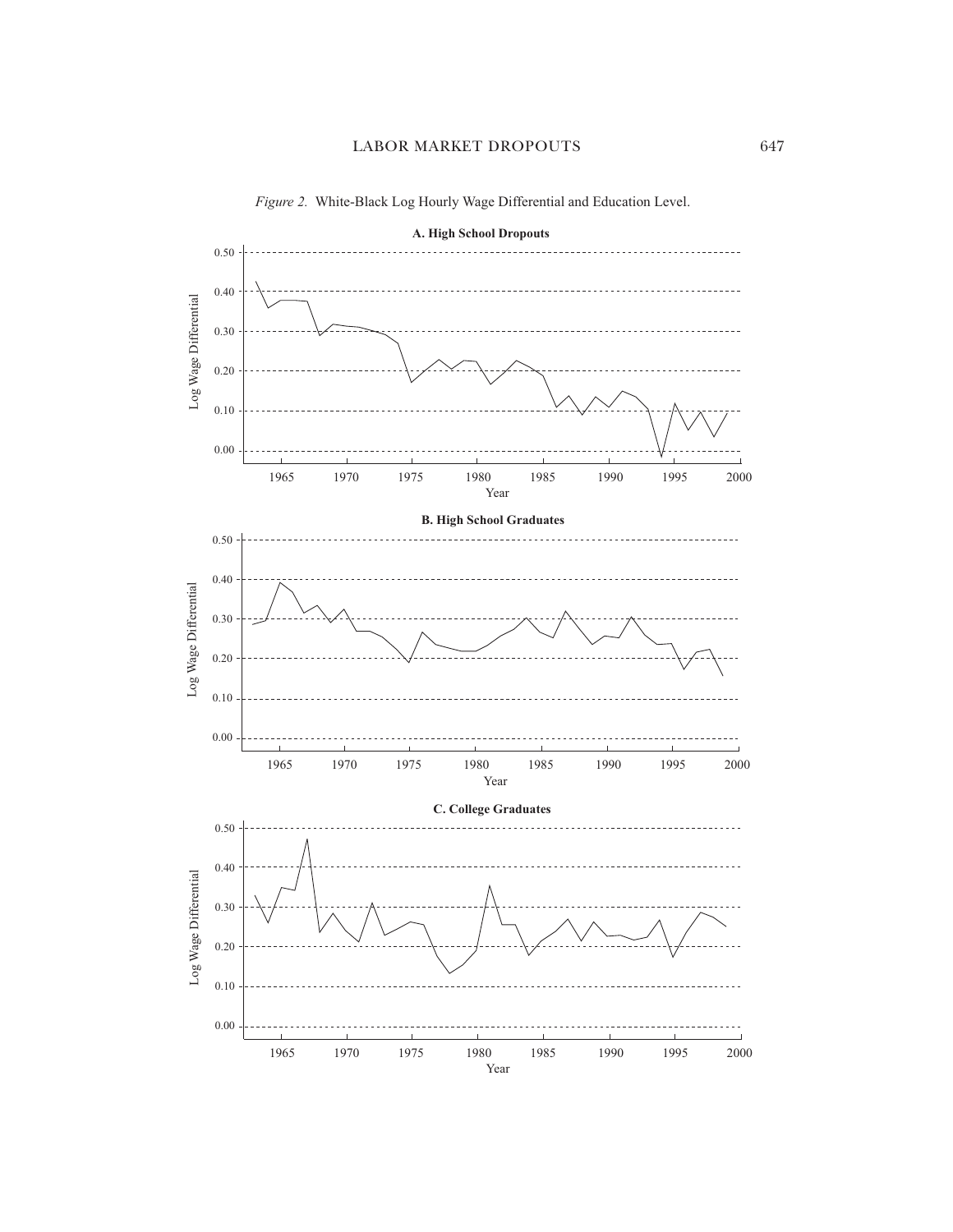sures used in this analysis, which are also based on the previous year. Figure 3 presents the two measures, the fraction of the population who worked at least one week, and the fraction employed in a typical week.

Figure 3 tells a now-familiar story of a growing employment differential between black and white men. As the figure shows, the employment differential using the incidence measure was approximately 2 percentage points in 1969. The differential grew rapidly during the 1970s to about 7 percentage points in 1979, and grew slightly more to about 8.6 percentage points in 1989 and 9.4 percentage points in 1999. The employment differential based on employment rates in a typical week, illustrated in the bottom panel, began at approximately 7 percentage points in 1969 and increased to about 12 percentage points by 1979. This employment differential widened slightly during the 1980s but had returned to approximately 12 percentage points in 1999. The story among the less educated is different in that the employment gap continued to increase in the 1980s and the 1990s.

Figure 4 presents both employment measures for high school dropouts. The increase in the black-white employment differential was indeed sharp during the 1970s, growing by 10 percentage points for both measures. Over the next two decades, the employment differential continued to widen for this least educated group, increasing by 12.6 percentage points as measured by the incidence measure and by 11.1 percentage points using employment rates in a typical week. To what extent this rising employment differential among black and white men affected average wages observed among the *working* population is examined in the next section.

#### **Imputation of Non-Worker Wages**

As previously noted, this paper, following Brown (1984), imputes wages of nonworkers and examines average wages with and without correcting for non-workers. In the following, I describe a simple framework to address the selection issue. Define

 $W_t^*$  as the average wage across the population of both workers and non-workers.  $W_t^u$ is the average wage observed among workers, while  $W^{nv}_{t}$  is the underlying (unobserved) average of wage offers received by non-workers. The population average *W \* t* is then a weighted average where the weights are the respective employment and nonemployment rates,  $E_t$  and  $(1 - E_t)$ , in year *t*.

(1) 
$$
W_t^* = E_t \cdot W_t^w + (1 - E_t) \cdot W_t^{nu}
$$

I will refer to the difference between the average wage observed over workers and the true underlying average wage of the population as the correction factor,  $C_t$ , where  $C_t = W_t^w - W_t^*$ . Substituting in (1) results in

(2) 
$$
C_{t} = (1 - E_{t}) \cdot (W_{t}^{w} - W_{t}^{nw})
$$

$$
= (1 - E_{t}) \cdot \text{GAP}_{t},
$$

where  $\text{GAP}_t$  refers to the average wage differential between workers and non-workers. The change in the correction factor,  $C_t - C_{t-1}$ , could hence be written as

(3) 
$$
C_{t} - C_{t-1} = \text{GAP}_{t} \cdot (E_{t-1} - E_{t}) + (1 - E_{t-1}) \cdot (\text{GAP}_{t} - \text{GAP}_{t-1}).
$$

The first term to the right of the equal sign corresponds to changes in the selection correction term due to falling employment rates. This is the term that previous research has mostly focused on. For example, assuming a constant relative wage between workers and non-workers, Welch (1990) considered the impact of falling employment rates. It is important to note that, as is obvious from (3), the wage gap between workers and non-workers itself could also be an important source of selection bias. In other words, even with stable employment rates, observed average wage changes could be further biased by a rising wage gap between workers and non-workers. The contribution of each factor to overall changes in the selection correction term is investigated in Table 6. First, however, we must resolve the issue of imputing wages to non-workers for whom we do not have reported wages.

Using a methodology similar to that of Juhn (1992) and Juhn, Murphy, and Topel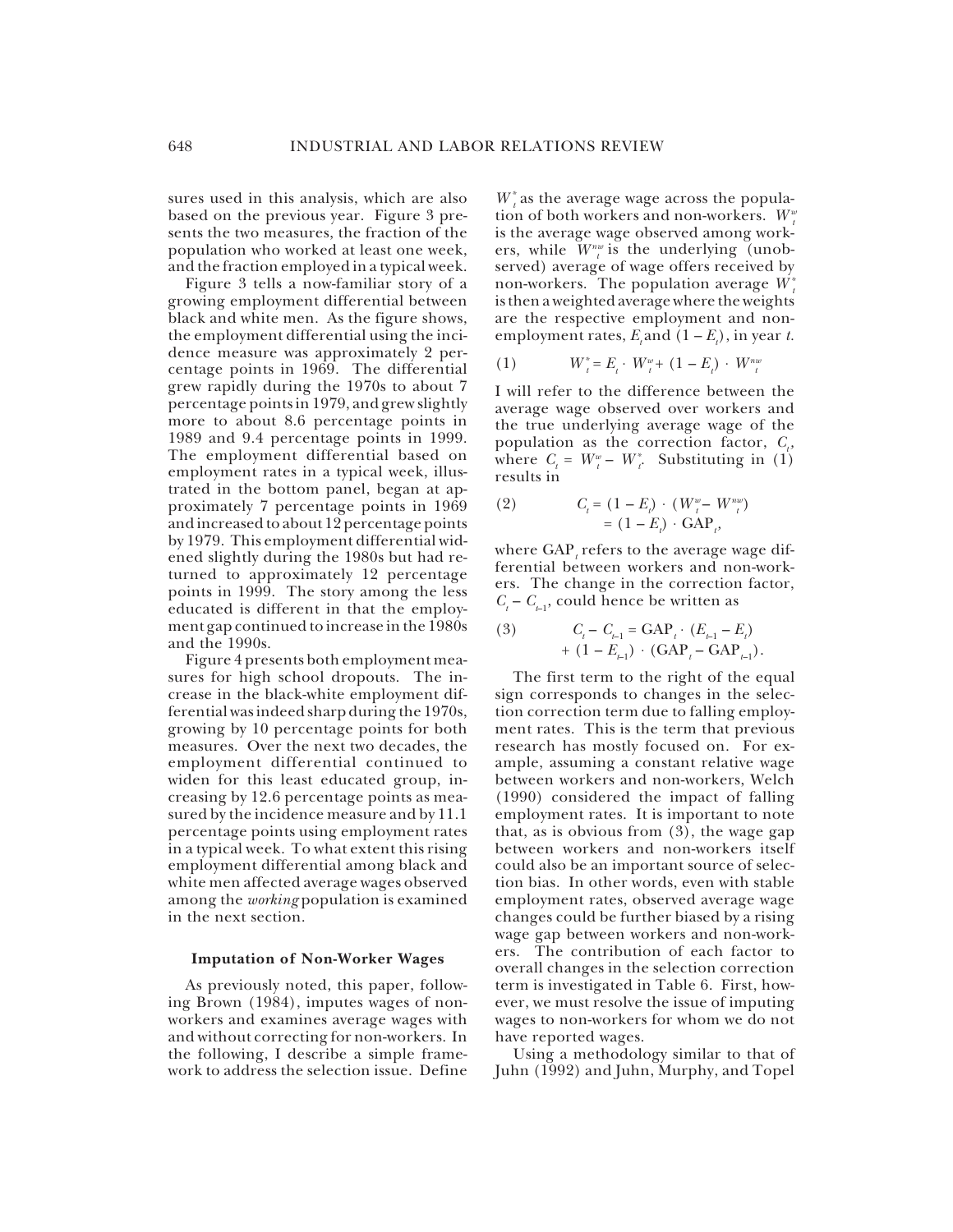



(1991), I assume here that wages of nonworkers who did not work the entire previous year are the same as those of a closely comparable population, individu-

als who worked part-year last year. More specifically, I assign to each individual who worked part-year (14–26 weeks) the weight  $\phi_{it}$ , where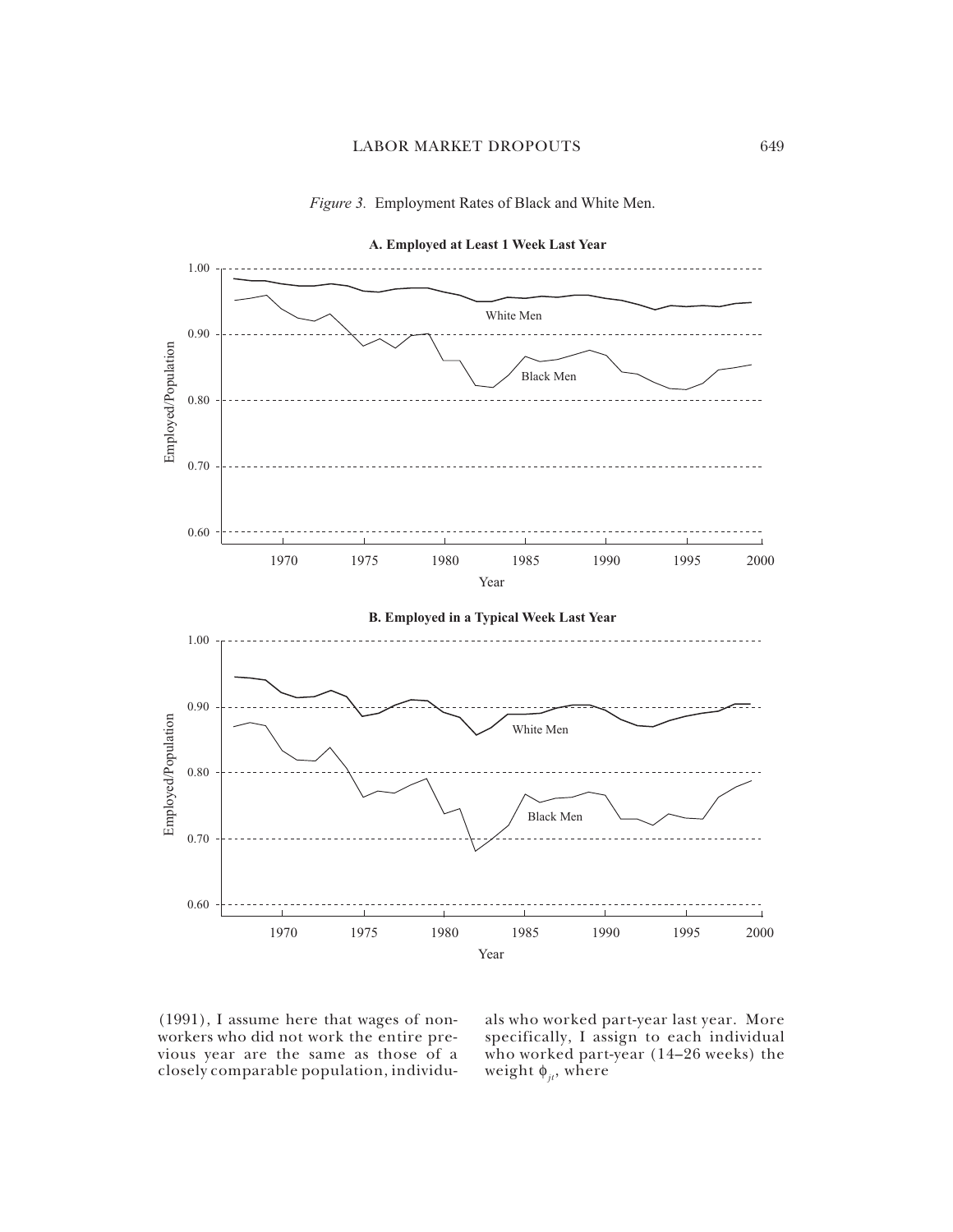



(4)  $\qquad \phi_{jt} = (N_{jt}^{0-13} + N_{jt}^{14-26}) / N_{jt}^{14-26}.$ 

and  $N_{\scriptscriptstyle{J}^t}^{\scriptscriptstyle{14-26}}$  is the total number of individuals who worked 14–26 weeks in group *j* and year *t.* Thus every part-year worker who worked 14–26 weeks stands not only for

 $N_{ji}^{0-13}$  is the total number of individuals who worked 0–13 weeks in group *j* and year *t,*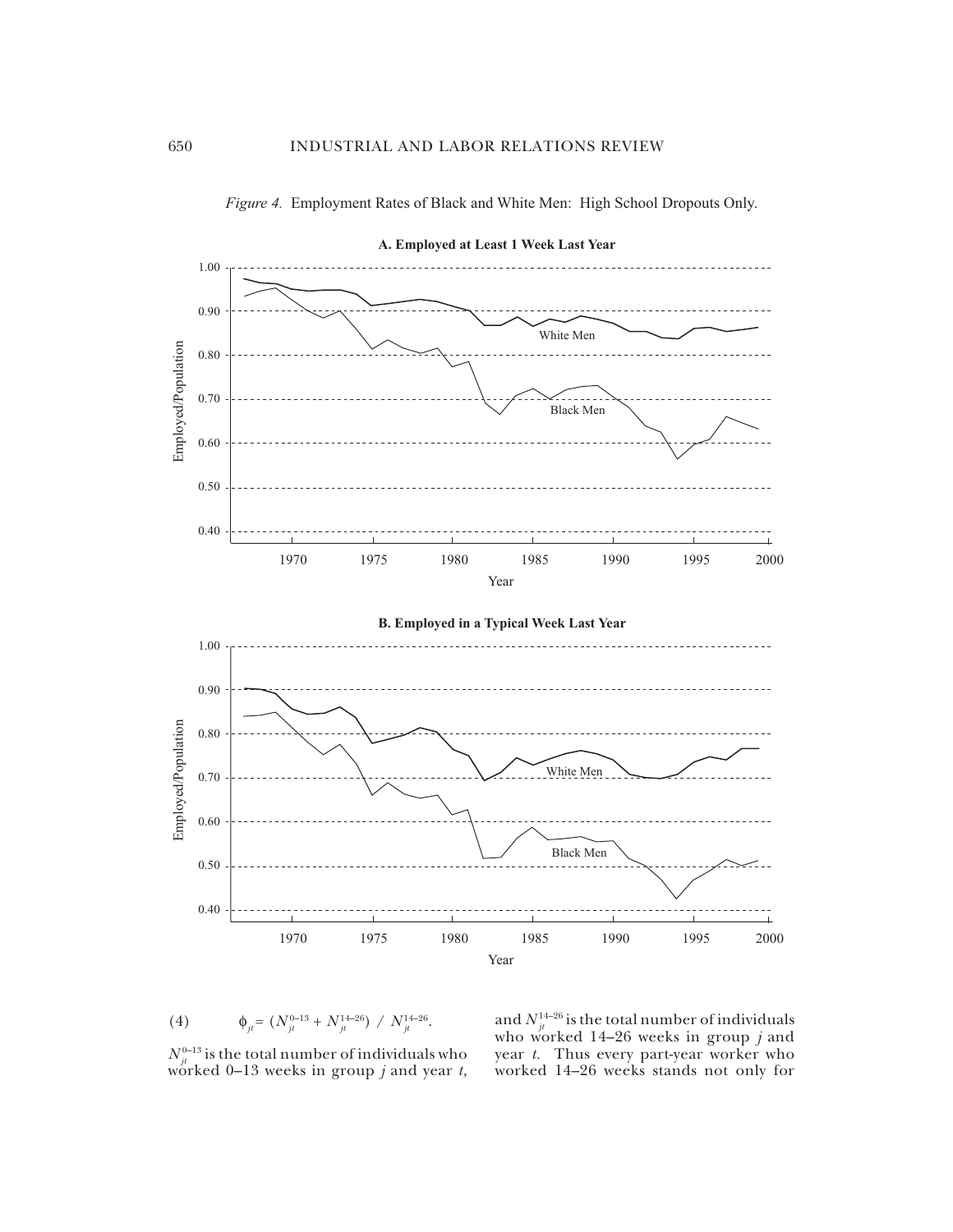|                                                                          |                                          |                                              |                                              |                                              |                                           | Living Arrangement                           |                                              |                                              | Last Week's<br>Wages                                              |  |
|--------------------------------------------------------------------------|------------------------------------------|----------------------------------------------|----------------------------------------------|----------------------------------------------|-------------------------------------------|----------------------------------------------|----------------------------------------------|----------------------------------------------|-------------------------------------------------------------------|--|
|                                                                          | Relative<br>Frequency                    |                                              | Years of Schooling                           |                                              |                                           | Married,<br>Living<br>with                   | Single,<br>Living<br>with                    | Single,<br>Living                            | Relative<br>to Those of<br>the Typical                            |  |
| Weeks Worked                                                             | $( \% )$                                 | 12                                           | 12                                           | $13 - 15$                                    | $16+$                                     | Spouse                                       | Family                                       | Alone                                        | Worker                                                            |  |
|                                                                          |                                          |                                              |                                              | A. White Men                                 |                                           |                                              |                                              |                                              |                                                                   |  |
| $\theta$<br>$1 - 13$<br>$14 - 26$<br>$27 - 39$<br>$40 - 49$<br>$50 - 52$ | 3.7<br>1.8<br>3.6<br>4.6<br>8.2<br>78.0  | 41.2<br>38.6<br>33.7<br>29.7<br>23.8<br>13.9 | 35.4<br>38.9<br>40.9<br>41.9<br>41.8<br>36.7 | 14.2<br>13.9<br>15.7<br>16.7<br>18.4<br>21.2 | 9.2<br>8.6<br>9.7<br>11.8<br>16.0<br>28.2 | 40.5<br>41.8<br>49.2<br>58.2<br>64.3<br>74.7 | 40.4<br>38.7<br>30.2<br>21.8<br>16.6<br>11.1 | 19.1<br>19.5<br>20.5<br>20.0<br>19.1<br>14.3 | $-0.250$<br>$-0.253$<br>$-0.212$<br>$-0.152$<br>$-0.092$<br>0.025 |  |
|                                                                          |                                          |                                              |                                              | <b>B.</b> Black Men                          |                                           |                                              |                                              |                                              |                                                                   |  |
| $\theta$<br>$1 - 13$<br>$14 - 26$<br>$27 - 39$<br>$40 - 49$<br>$50 - 52$ | 11.4<br>4.0<br>5.9<br>5.7<br>8.1<br>64.9 | 47.3<br>44.4<br>37.1<br>37.1<br>34.5<br>23.4 | 38.5<br>40.5<br>42.6<br>42.0<br>41.3<br>40.7 | 10.8<br>11.6<br>14.7<br>14.9<br>16.3<br>21.1 | 3.4<br>3.5<br>5.6<br>6.1<br>8.0<br>14.9   | 22.5<br>26.5<br>36.0<br>45.6<br>54.5<br>60.4 | 56.2<br>53.6<br>41.3<br>31.8<br>23.9<br>19.4 | 21.3<br>19.9<br>22.7<br>22.6<br>21.6<br>20.2 | $-0.251$<br>$-0.206$<br>$-0.214$<br>$-0.110$<br>$-0.057$<br>0.037 |  |

*Table 1.* Characteristics of White and Black Men in Different Weeks Worked Categories.

*Source:* Numbers are based on 1968–2000 surveys from the March Current Population Surveys. The sample includes men with 1–30 years of experience who were not in the military or school.

*Notes:* The last column is based on survey week wage data from wage and salary workers in the outgoing rotation samples in the 1984–2000 March CPS. Survey week wages were first regressed on a quartic in experience, and four education dummies by year and race and residuals were averaged by weeks worked last year. The regression was weighted by weeks worked last year so that the column reports wages relative to wages of those who were working in a typical week last year.

himself but also for some fraction of those who worked 0–13 weeks in the wage calculations, conditional on education and experience.5 I use four education groups high school dropouts, high school graduates, those with some college, and college graduates—and six five-year experience categories. To increase sample sizes, especially for blacks, I combine three years of data centered on the years 1969, 1979, 1989, and 1998. Since hourly wages are derived by dividing annual earnings by weeks worked and usual hours, measurement error in weeks leads to a spurious negative

relationship between wages and weeks worked. In particular, I find that in certain cells with relatively small numbers of observations, workers with the fewest weeks worked last year (1–13 weeks) at times have the highest wages. To reduce such effects of measurement error in weeks, I essentially treat those workers who reported that they worked 1–13 weeks as non-workers and impute their wages from those who worked 14–26 weeks. I also report results from the alternative method of treating those who worked 1–13 weeks as part-year workers in Appendix Tables A1 and A2.6 Since wages imputed to non-workers are based on wages of *workers,* I suspect that this

<sup>5</sup>March supplemental weights are used in calculating all average wages. Since some annual non-participants may be in the self-employed category, I weight each annual non-participant by the ratio of total number of wage and salary workers divided by total number of workers, including the self-employed.

<sup>6</sup>The two methods produce very similar results for aggregate changes, but the size of the correction is reduced for high school dropouts.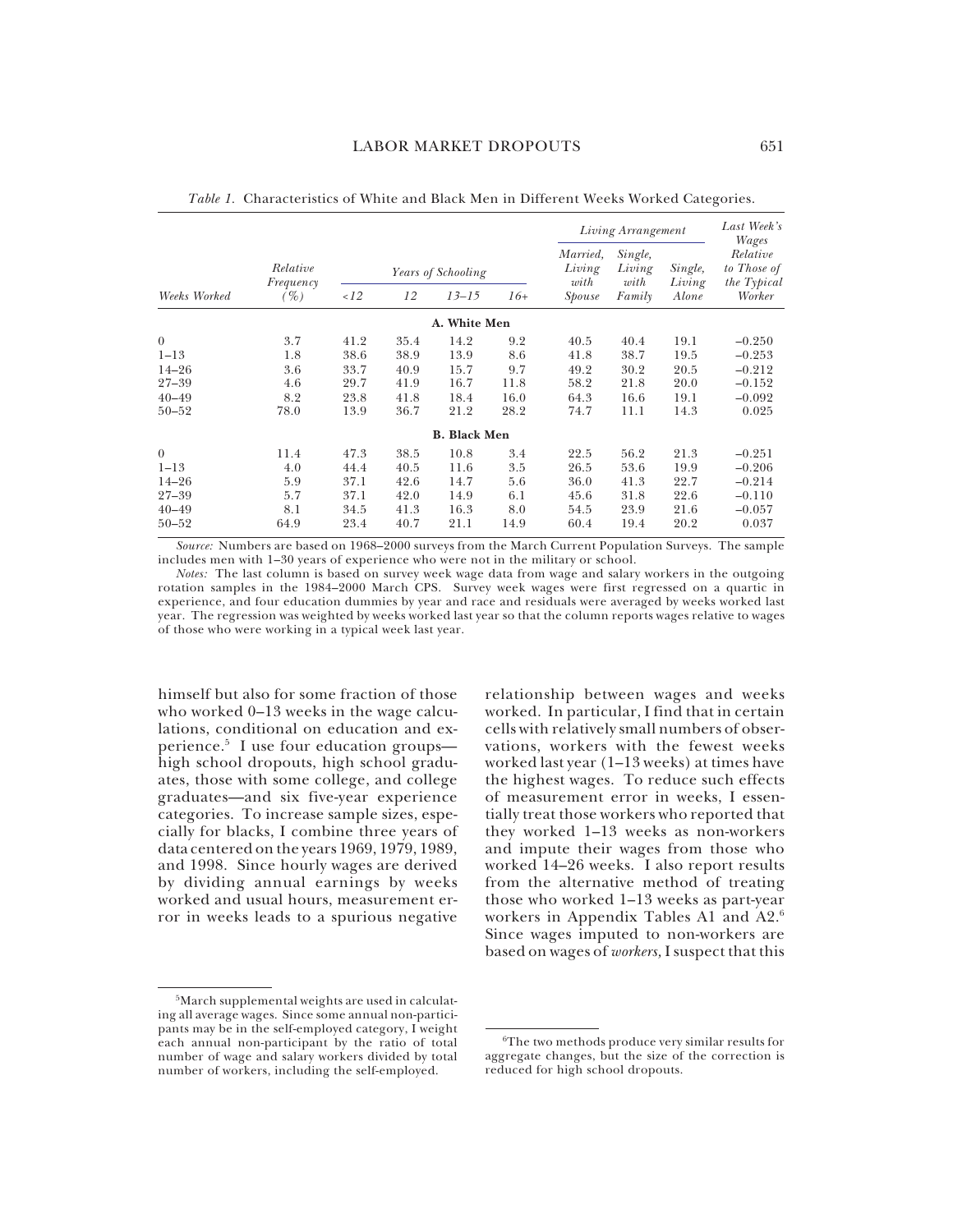will most likely result in an under-correction. The validity of the assumption that wages of non-workers are at least as low as wages of part-year workers is examined in Table 1.

Table 1 compares schooling level, living arrangements, and wages upon re-entry into the labor market for black and white men who reported different numbers of weeks worked last year. The point of these tables is to show that non-workers (those who worked 0–13 weeks last year, whose wages I impute) look much more like part-year workers (those who worked 14–26 weeks) than like the average worker or full-year workers (those who worked 50–52 weeks). Another point is that part-year workers look somewhat better in terms of their earnings capacity than non-workers do, suggesting that we will most likely overstate the potential wages of non-workers. The first four columns of the table show that relative to full-year workers, non-workers and partyear workers had significantly fewer years of schooling. Among whites, approximately 41% of those who did not work at all last year and 39% of those who worked 1–13 weeks were high school dropouts. Among those who worked 14–26 weeks, 33.7% were high school dropouts. For blacks (shown in Panel B of Table 1), the results are similar.<sup>7</sup>

Table 1 also examines other characteristics, marital status and living arrangement, which are correlated with wages. The sample is divided into three categories, married and living with a spouse, not married and living with family, and not married and living alone, and the distribution across these categories is presented in the middle three columns of Table 1. As expected, full-year workers were *most* likely to be married and living with a spouse. Conditional on not being married, non-workers were much more likely than full-year workers to live with other family members. Again the distributions across living arrangement categories are similar for those who did not work at all and those who worked 1–13 weeks. For example, among whites, the fraction of men married and living with a spouse was 40.5% for those who did not work at all and 41.8% for those who worked 1–13 weeks. Based on marital status and living arrangements, those who worked 14– 26 weeks again look somewhat better.

Finally, the last column of Table 1 examines survey week wages relative to the average wage of workers in a typical week, stratified by the previous year's weeks worked category.8 Those who worked zero weeks last year and reported survey week wages are therefore re-entrants into the labor market after a long non-employment spell. Among white men, those who worked  $0-13$ weeks the previous year re-entered the labor market with wages about 25% below the wage of a typical worker in the same education, experience, and race category. Part-year workers who worked 14–26 weeks had wages about 21% below. Again, these tabulations suggest that wages of part-year workers overstate the opportunities available to non-workers. In addition, since the re-entrants in Table 1 are themselves a selected group with presumably the best available labor market opportunities among non-workers, wages of non-workers will be overstated to an even greater extent.

While the primary purpose of Table 1 was to show that wages of part-year workers

<sup>7</sup>A table similar to Table 1 appears in Juhn, Murphy, and Topel (1991). The tables here disaggregate by race to show that the assumptions made are valid for blacks as well as whites.

<sup>8</sup>Survey week wages are wages received on the main job during the survey week. Individuals who are paid on an hourly basis report their hourly earnings directly. For those who are paid on a weekly basis, hourly wages are calculated by dividing earnings by hours worked during the survey week. Survey week wages are available in theory for outgoing rotation groups on the March CPS beginning in 1980. However, prior to 1984, only wages of workers who were paid on an hourly basis are available, so the data are comparable only over the period 1984–98. Survey week wages were first regressed on a quartic in experience by year, race, and education category, and average residuals are reported. The regression was weighted by weeks worked last year so that the column reports wages relative to those of the same cohort who were working in a typical week last year.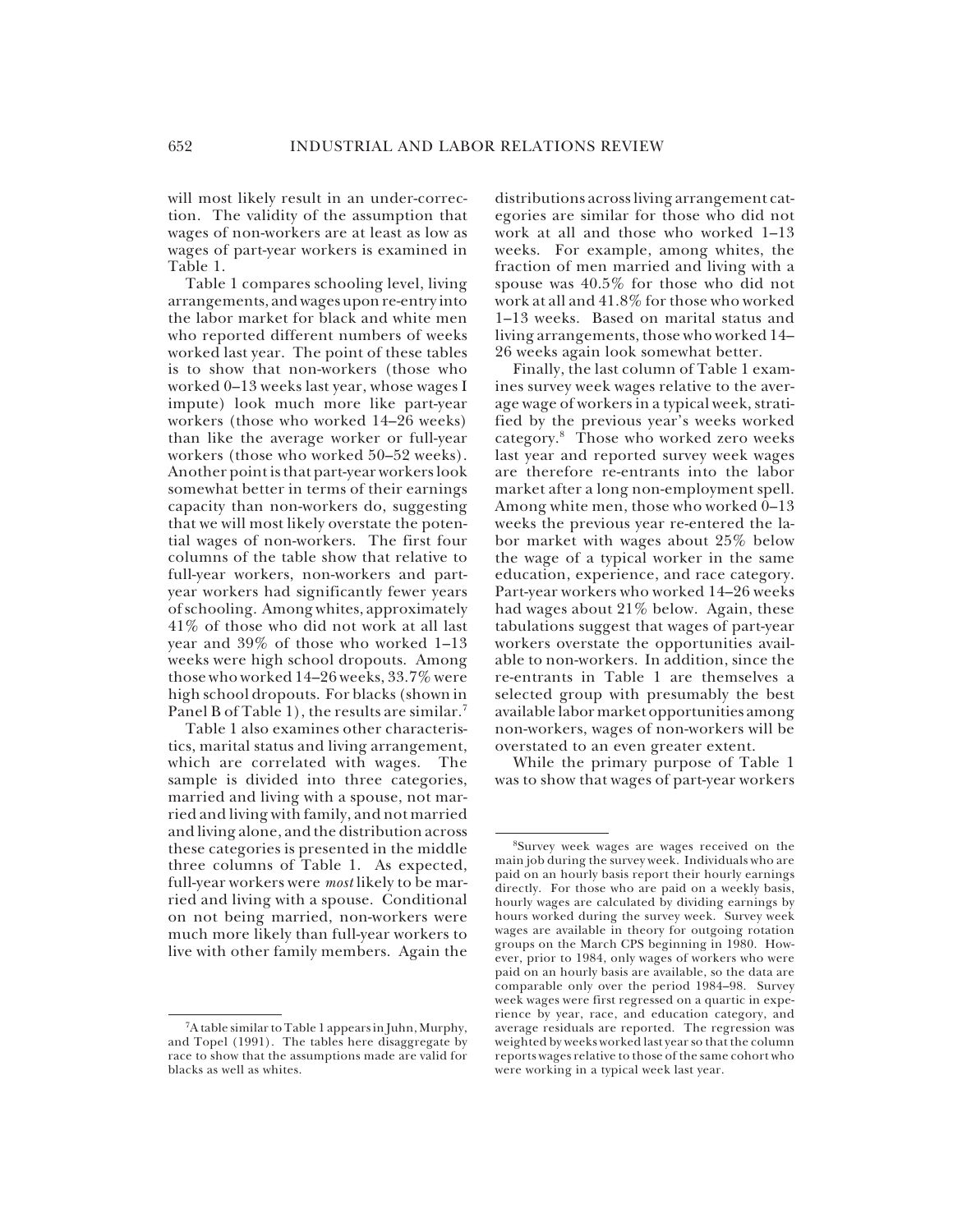most likely overstate the wages of non-workers, the table is also useful in illustrating another point—that there is considerable information in the weeks worked data. Table 1 shows that wages vary greatly by weeks worked, with higher wages being associated with a greater number of weeks worked. Several papers have noted the increasing correlation between weeks worked and wages in the cross-section (see Juhn, Murphy, and Topel 1991; and, most recently, Welch 1997).

Table 2 examines how the relationship between weeks worked and wages changed over the time period under study, 1969–98. Unlike Table 1, Table 2 examines average hourly wages based on annual earnings last year, again measured relative to workers in a typical week. Since these wage measures are based on annual earnings last year, we do not observe wages for annual non-participants who reported zero weeks worked last year. In 1969, white men who worked 14–26 weeks had wages approximately 5% below those of the typical worker in the same race, education, and experience category. Afterward, the relative wage of partyear workers fell significantly, to 19.2%, 20.6%, and 17.5% below in 1979, 1989, and 1998, respectively. Meanwhile, the wage *premium* paid to full-year workers (those who worked 50–52 weeks last year) increased. In 1998, full-year workers had average wages 1.8% above the average worker. The results in Table 2 suggest that employment became increasingly selected on wages for black as well as for white men. In 1969, black men who worked 14–26 weeks had wages 2.8% below workers in a typical week. In 1998, their wages averaged 20.3% below. Table 2 also gives a preliminary indication that the rising wage gap between the working and the non-working populations is a major factor contributing to increases in selection bias.

#### **The Racial Wage Differential Correcting for Labor Market Dropouts**

The results of the corrections are presented in Table 3. Table 3 reports changes in average wages of white and black men as

*Table 2.* Log Wages Relative to Wages of Workers in a Typical Week.

| Weeks     | Year     |                     |          |          |  |  |  |  |
|-----------|----------|---------------------|----------|----------|--|--|--|--|
| Worked    | 1968-70  | 1978-80             | 1988–90  | 1997-99  |  |  |  |  |
|           |          | A. White Men        |          |          |  |  |  |  |
| $1 - 13$  | $-0.034$ | $-0.217$            | $-0.242$ | $-0.024$ |  |  |  |  |
| $14 - 26$ | $-0.051$ | $-0.192$            | $-0.206$ | $-0.175$ |  |  |  |  |
| $27 - 39$ | $-0.025$ | $-0.077$            | $-0.120$ | $-0.140$ |  |  |  |  |
| $40 - 49$ | $-0.015$ | $-0.056$            | $-0.091$ | $-0.090$ |  |  |  |  |
| $50 - 52$ | 0.005    | 0.026               | 0.029    | 0.018    |  |  |  |  |
|           |          | <b>B.</b> Black Men |          |          |  |  |  |  |
| $1 - 13$  | 0.168    | $-0.122$            | $-0.149$ | $-0.073$ |  |  |  |  |
| $14 - 26$ | $-0.028$ | $-0.133$            | $-0.189$ | $-0.203$ |  |  |  |  |
| $27 - 39$ | 0.042    | $-0.182$            | $-0.154$ | $-0.145$ |  |  |  |  |
| $40 - 49$ | $-0.045$ | $-0.060$            | $-0.123$ | $-0.124$ |  |  |  |  |
| $50 - 52$ | 0.000    | 0.040               | 0.052    | 0.031    |  |  |  |  |

*Source:* The sample includes wage and salary workers with 1–30 years of experience.

*Notes:* Log hourly wages were calculated as the logarithm of annual earnings divided by hours worked last year. Log hourly wages were first regressed on a quartic in experience and four education dummies by year and race, and average residuals are reported by weeks worked category. The regression was weighted by weeks worked last year so that the table reports wages relative to wages of those working in a typical week last year.

well as changes in the racial wage gap, defined as the average log wage of whites minus the average log wage of blacks. Column (1) reports average wage changes for the full sample, including those who worked 0–13 weeks, whose wages are imputed from wages of part-year workers. Column (2) reports wage changes among part-year and full-year workers, that is, those who worked 14 weeks or greater last year. These are the wage changes one obtains by simply averaging over all observations in the wage sample. Column (3) reports changes in average wages of workers in a typical week. In contrast to column (2), which treats each wage observation equally in calculating the average, wage observations are weighted by their reported weeks worked in column (3). Weighting each wage observation by weeks worked is analogous to using survey week wage data from the May CPS or the outgoing rotation group samples. Since this sample of workers is also most compa-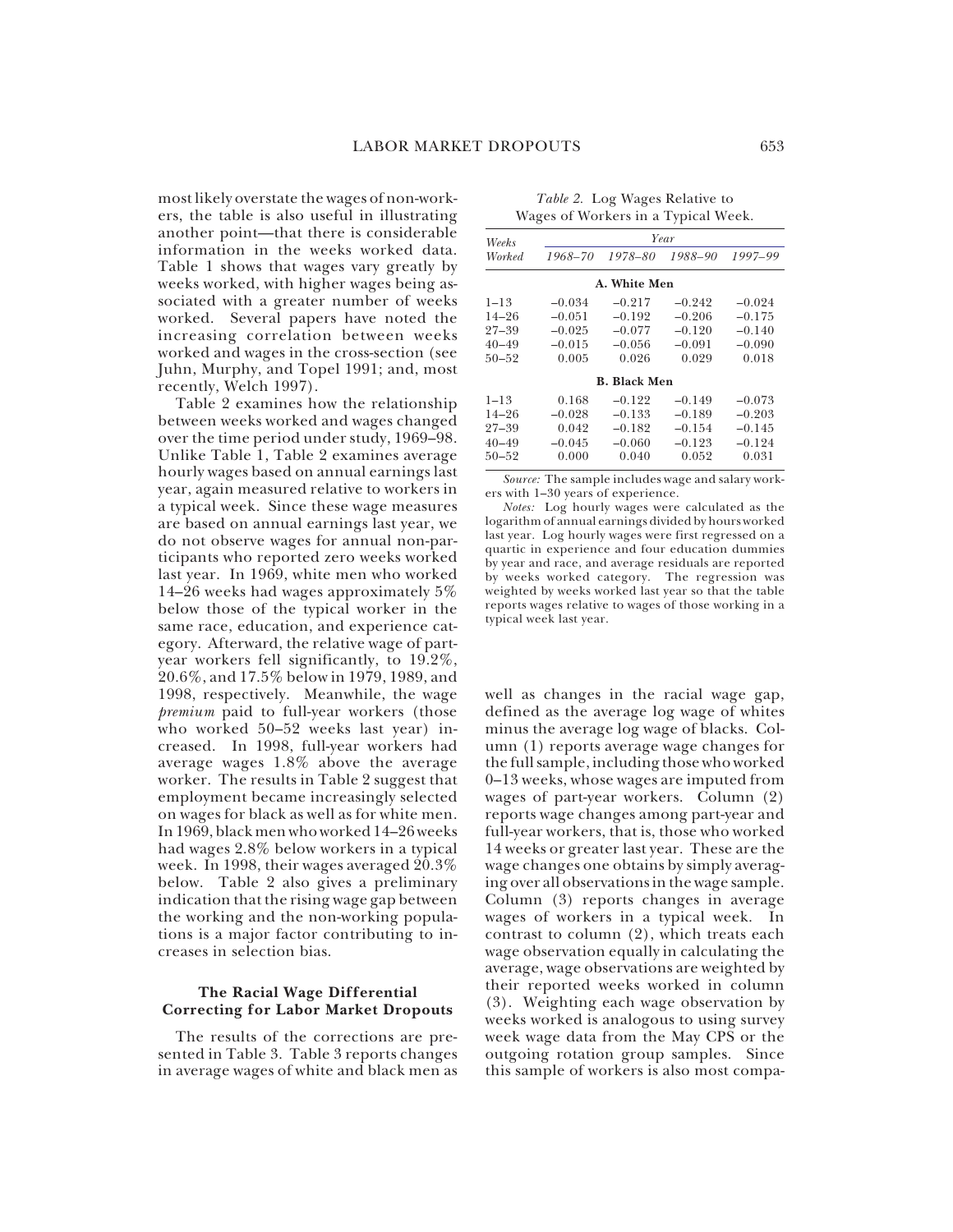| Description                              |                                           | <b>Full Sample</b>                       |                                           | Employed<br>14 Weeks or More             |                                           | <i>Employed in</i><br>a Typical Week     |  |
|------------------------------------------|-------------------------------------------|------------------------------------------|-------------------------------------------|------------------------------------------|-------------------------------------------|------------------------------------------|--|
| Average Log Wage—Whites                  |                                           |                                          |                                           |                                          |                                           |                                          |  |
| 1969-79<br>1979-89                       | 0.010<br>$-0.037$                         | (0.003)<br>(0.003)                       | 0.021<br>$-0.032$                         | (0.003)<br>(0.003)                       | 0.031<br>$-0.032$                         | (0.003)<br>(0.003)                       |  |
| 1989-98<br>1969-98                       | 0.029<br>0.002                            | (0.004)<br>(0.004)                       | 0.031<br>0.020                            | (0.004)<br>(0.004)                       | 0.028<br>0.027                            | (0.004)<br>(0.004)                       |  |
| Average Log Wage-Blacks                  |                                           |                                          |                                           |                                          |                                           |                                          |  |
| 1969-79<br>1979-89<br>1989-98            | 0.105<br>$-0.052$<br>0.057                | (0.011)<br>(0.012)<br>(0.013)            | 0.143<br>$-0.042$<br>0.074                | (0.011)<br>(0.011)<br>(0.012)            | 0.161<br>$-0.043$<br>0.068                | (0.011)<br>(0.011)<br>(0.012)            |  |
| 1969-98                                  | 0.110                                     | (0.012)                                  | 0.175                                     | (0.011)                                  | 0.186                                     | (0.011)                                  |  |
| $Log Wave Differential (White-Black)$    |                                           |                                          |                                           |                                          |                                           |                                          |  |
| 1969–79<br>1979-89<br>1989-98<br>1969-98 | $-0.095$<br>0.015<br>$-0.028$<br>$-0.108$ | (0.012)<br>(0.013)<br>(0.013)<br>(0.013) | $-0.122$<br>0.010<br>$-0.043$<br>$-0.155$ | (0.011)<br>(0.012)<br>(0.012)<br>(0.012) | $-0.130$<br>0.009<br>$-0.040$<br>$-0.161$ | (0.011)<br>(0.012)<br>(0.012)<br>(0.012) |  |

| <i>Table 3.</i> Changes in the Average Log Hourly Wage |                                                        |  |
|--------------------------------------------------------|--------------------------------------------------------|--|
|                                                        | and Log Wage Differential between White and Black Men. |  |

*Source:* Reported changes are based on three-year averages of the 1968–70, 1978–80, 1988–90, and 1997–99 data from the March Current Population Surveys.

*Notes:* Standard errors are reported in parentheses. The full sample includes men with 1–30 years of experience who were not in the military or school. The wage sample includes wage and salary workers who worked 14 weeks or more last year. Hourly wages less than \$1 (in 1982 dollars) were recoded to equal \$1. Wages of self-employed workers and those who worked 0–13 weeks last year were imputed and included in the average wage changes reported in column (1). For details of the imputation procedure, see text. Column (2) reports changes in average wages of individuals in the wage sample. Column (3) reports changes based on weeksweighted averages of wage observations in the wage sample.

rable to the sample from which published median wage and salary earnings are calculated, my comparison will focus mainly on columns (1) and  $(3).9$ 

Table 3 shows that over the whole period, wages grew approximately 2.7% among white men employed in a typical week (column 3). When we take non-workers into account, real wages were essentially unchanged. Among blacks, the bias resulting from looking at only workers is even larger. Blacks who worked in a typical week

gained approximately 16.1% in real wages from 1969 to 1979. Once we take nonworkers into account, wage growth for blacks over the 1970s is reduced to about 10.5%. Over the whole period 1969–98, prime-age black men, including non-workers, gained approximately 11.0% in real wages, which is approximately 40% less than the 18.6% gain observed among workers in a typical week. Table 3 indicates that depending on which sample of blacks one chooses to follow, dramatically different conclusions will be reached about their current economic position relative to their position in the late 1960s.

Finally, the bottom rows of Table 3 document changes in the log wage differential between white and black men for the full and working populations. In particular, the rate of convergence during the 1970s is

<sup>&</sup>lt;sup>9</sup>As noted by Brown (1984), however, the published numbers are based on an even more selected sample who had wage and salary earnings last year *and* were employed as wage and salary workers during the survey week.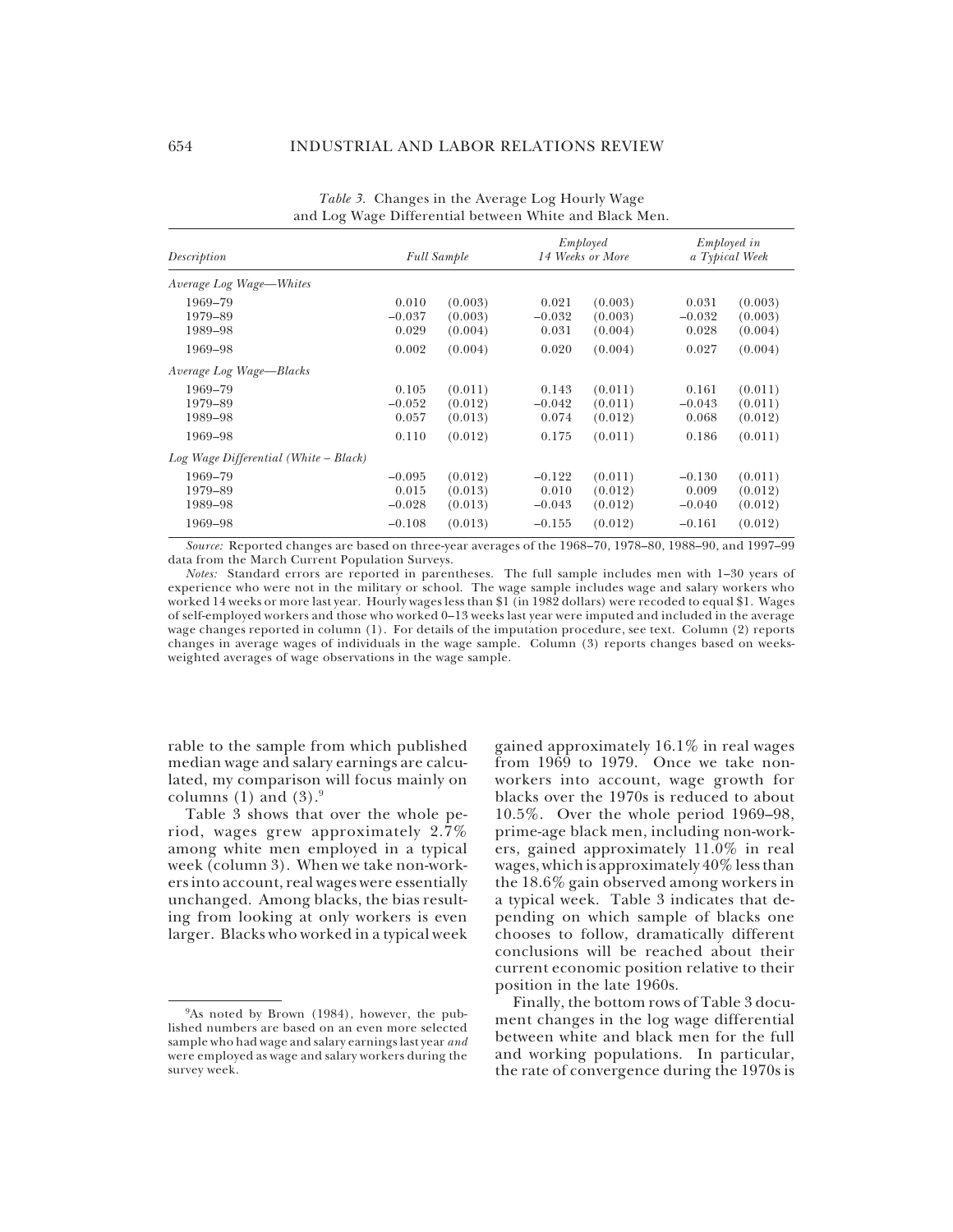significantly reduced when we take labor market dropouts into account. From 1969 to 1979, the log wage differential between white and black men fell 13.0 percentage points for workers in a typical week. When non-workers are taken into account, the wage differential fell 9.5 percentage points, reducing the convergence by approximately 30%. This result is smaller than the raw differences between the published and "corrected" numbers reported by Brown (1984) and somewhat smaller than the 40% reduction he found using a regression framework. However, while Brown suggested that his method most likely overstated the importance of selection bias, a comparison of non-worker and part-year worker characteristics in Table 1 suggests that the results reported here most likely *under*state the impact of selection bias. Over the entire period 1969–98, the log wage differential fell approximately 16.1 percentage points among workers in a typical week. Including non-workers reduces the convergence by about one-third, to 10.8 percentage points.

Table 4 presents changes in average wages and the racial wage differential disaggregated by education class. Among the high school dropouts (Panel A), who experienced the most severe declines in employment, we observe larger corrections once we take non-workers into account. Over the whole period from 1969 to 1998, black male high school dropouts working in a typical week lost approximately 7.7% in real wages. Once we consider the whole sample including non-workers, real wages for this group fell approximately 23.7%. This suggests that by ignoring non-workers we may be understating the wage decline for black high school dropouts by as much as 16 percentage points.

The convergence in black and white wages for high school dropouts is significantly muted when we correct for selection bias. Over the entire period, the log wage differential between white and black high school dropouts fell by about 25.2 percentage points among workers in a typical week. Once we take non-workers into account, the differential declined by 11.7 percentage points. In other words, roughly onehalf of the observed convergence can be attributed to selection bias. Correcting for non-workers significantly reduces the size of the continued convergence in wages among high school dropouts during the 1980s. However, the table also indicates that correcting for non-workers makes a significant difference in the 1990s and that the racial wage gap among this less educated group again started to increase. In future work, it would be interesting to see whether a similar pattern of divergence can be found in a larger dataset, such as the 2000 Census.

For comparison, Table 4 also presents results for high school graduates and college graduates. Among male high school graduates, the rate of convergence is reduced by approximately one-fourth, from 13.6 percentage points to 10.2 percentage points, when non-workers are taken into account. For college graduates (presented in Panel C), there is no statistically significant difference between the full sample and workers in a typical week.

#### **Sensitivity Analysis Using Census Data**

While the March CPS data allow us to examine a longer time period, including the 1990s, the smaller sample sizes of black men raise concerns regarding robustness. For the changes over the 1970s and the 1980s, it is possible to compare the results to census data. In the following section, I use the 1% sample of the 1970 Census and the 5% samples of the 1980 and the 1990 Censuses. One clear advantage of the census data is their considerably larger size. For example, the same sample selection criteria resulted in 29,785 observations for black men in 1969, 202,122 in 1979, and 208,077 in 1989. The format and the questions asked on the census are very similar to those in the March CPS, so I can follow identical sample selection criteria and imputation methods. I report the results for all men in Table 5 and report the disaggregated results by education category in the appendix.

Compared to the CPS data, the results in Table 5 indicate more rapid black-white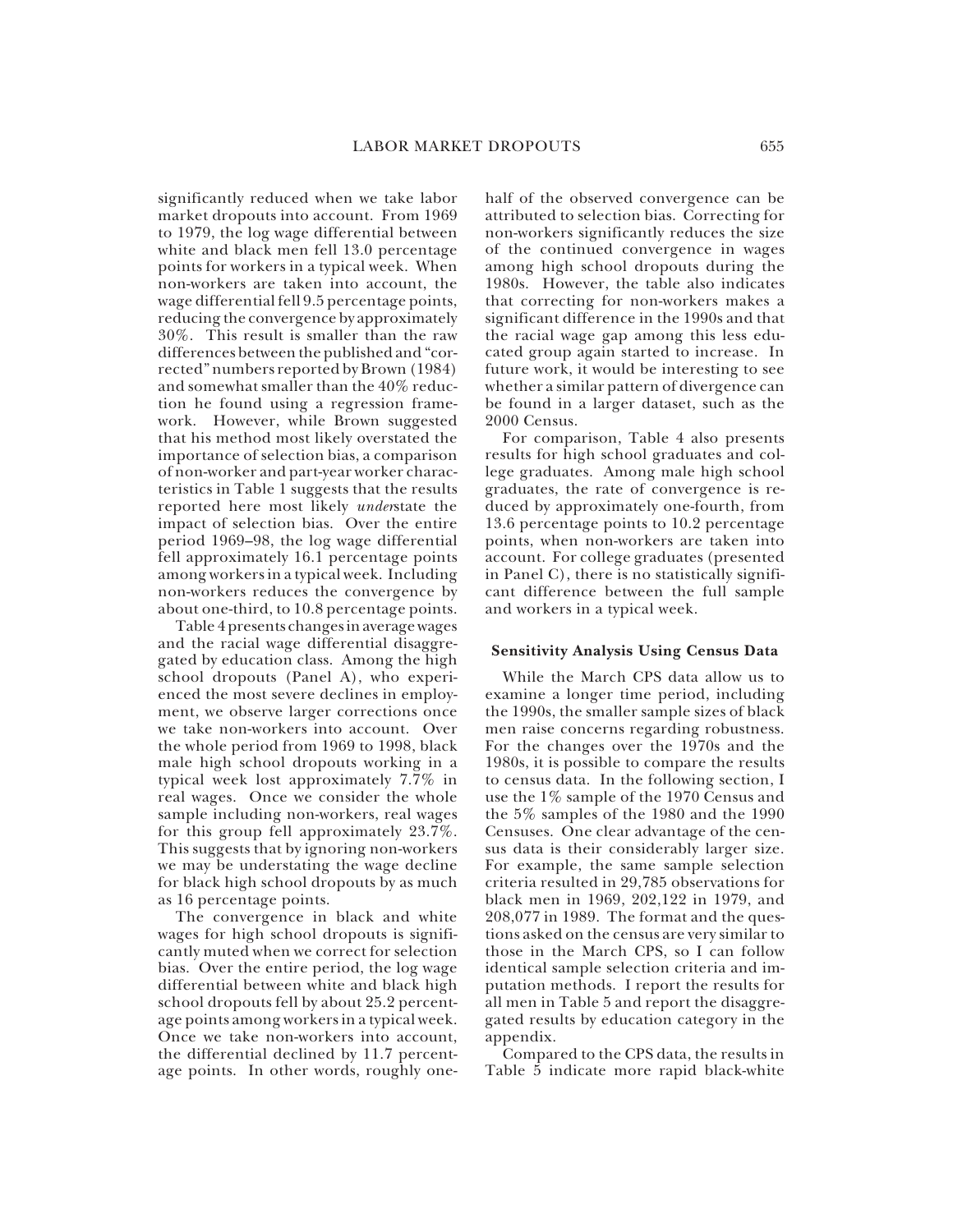#### 656 INDUSTRIAL AND LABOR RELATIONS REVIEW

| Description                           |                         | <b>Full Sample</b>              | Employed<br>14 Weeks or More |                    | Employed in<br>a Typical Week |                    |
|---------------------------------------|-------------------------|---------------------------------|------------------------------|--------------------|-------------------------------|--------------------|
|                                       |                         | A. High School Dropouts         |                              |                    |                               |                    |
| Average Log Wage-Whites               |                         |                                 |                              |                    |                               |                    |
| 1969-79                               | $-0.090$                | (0.007)                         | $-0.071$                     | (0.007)            | $-0.058$                      | (0.007)            |
| 1979-89                               | $-0.189$                | (0.009)                         | $-0.189$                     | (0.008)            | $-0.188$                      | (0.008)            |
| 1989-98                               | $-0.074$                | (0.010)                         | $-0.075$                     | (0.010)            | $-0.083$                      | (0.010)            |
| 1969-98                               | $-0.353$                | (0.009)                         | $-0.335$                     | (0.008)            | $-0.329$                      | (0.008)            |
| Average Log Wage-Blacks               |                         |                                 |                              |                    |                               |                    |
| 1969-79                               | 0.007                   | (0.019)                         | 0.038                        | (0.018)            | 0.055                         | (0.017)            |
| 1979-89                               | $-0.136$                | (0.027)                         | $-0.106$                     | (0.025)            | $-0.102$                      | (0.025)            |
| 1989-98                               | $-0.108$                | (0.035)                         | $-0.037$                     | (0.033)            | $-0.030$                      | (0.032)            |
| 1969-98                               | $-0.237$                | (0.029)                         | $-0.105$                     | (0.027)            | $-0.077$                      | (0.027)            |
| Log Wage Differential (White - Black) |                         |                                 |                              |                    |                               |                    |
| 1969-79                               | $-0.097$                | (0.020)                         | $-0.109$                     | (0.019)            | $-0.113$                      | (0.018)            |
| 1979-89                               | $-0.053$                | (0.029)                         | $-0.082$                     | (0.027)            | $-0.086$                      | (0.026)            |
| 1989-98                               | 0.034                   | (0.037)                         | $-0.038$                     | (0.034)            | $-0.053$                      | (0.033)            |
| 1969-98                               | $-0.117$                | (0.030)                         | $-0.229$                     | (0.029)            | $-0.252$                      | (0.028)            |
|                                       |                         | <b>B. High School Graduates</b> |                              |                    |                               |                    |
| Average Log Wage-Whites               |                         |                                 |                              |                    |                               |                    |
| 1969-79                               | $-0.019$                | (0.004)                         | $-0.014$                     | (0.004)            | $-0.005$                      | (0.004)            |
| 1979-89                               | $-0.116$                | (0.005)                         | $-0.110$                     | (0.005)            | $-0.109$                      | (0.005)            |
| 1989-98                               | $-0.023$                | (0.006)                         | $-0.021$                     | (0.005)            | $-0.022$                      | (0.005)            |
| 1969-98                               | $-0.158$                | (0.005)                         | $-0.145$                     | (0.005)            | $-0.136$                      | (0.005)            |
| Average Log Wage-Blacks               |                         |                                 |                              |                    |                               |                    |
| 1969-79                               | 0.052                   | (0.018)                         | 0.083                        | (0.017)            | 0.099                         | (0.016)            |
| 1979-89                               | $-0.132$                | (0.017)                         | $-0.137$                     | (0.016)            | $-0.137$                      | (0.016)            |
| 1989–98                               | 0.025                   | (0.018)                         | 0.040                        | (0.017)            | 0.036                         | (0.017)            |
| 1969-98                               | $-0.055$                | (0.019)                         | $-0.014$                     | (0.018)            | $-0.002$                      | (0.017)            |
| Log Wage Differential (White - Black) |                         |                                 |                              |                    |                               |                    |
| 1969-79                               |                         |                                 |                              |                    |                               |                    |
| 1979-89                               | $-0.071$<br>0.017       | (0.018)<br>(0.017)              | $-0.097$<br>0.027            | (0.017)<br>(0.017) | $-0.104$<br>0.027             | (0.017)<br>(0.016) |
| 1989-98                               | $-0.048$                | (0.019)                         | $-0.061$                     | (0.018)            | $-0.059$                      | (0.018)            |
| 1969-98                               | $-0.102$                | (0.020)                         | $-0.131$                     | (0.018)            | $-0.136$                      | (0.018)            |
|                                       |                         |                                 |                              |                    |                               |                    |
| Average Log Wage-Whites               |                         | C. College Graduates            |                              |                    |                               |                    |
|                                       |                         |                                 |                              |                    |                               |                    |
| 1969-79<br>1979-89                    | $-0.014$<br>0.049       | (0.007)<br>(0.006)              | $-0.009$<br>0.049            | (0.007)<br>(0.006) | $-0.004$<br>0.047             | (0.007)<br>(0.006) |
| 1989-98                               | 0.082                   | (0.007)                         | 0.084                        | (0.007)            | 0.083                         | (0.007)            |
| 1969-98                               | 0.117                   | (0.007)                         | 0.124                        | (0.007)            | 0.126                         | (0.007)            |
|                                       |                         |                                 |                              |                    |                               |                    |
| Average Log Wage—Blacks<br>1969-79    |                         |                                 |                              |                    |                               |                    |
| 1979–89                               | $\,0.084\,$<br>$-0.042$ | (0.035)<br>(0.030)              | 0.091<br>$-0.026$            | (0.035)<br>(0.030) | 0.103<br>$-0.020$             | (0.035)<br>(0.029) |
| 1989-98                               | 0.080                   | (0.028)                         | 0.052                        | (0.027)            | 0.041                         | (0.026)            |
| 1969-98                               | 0.122                   | (0.033)                         | 0.117                        | (0.033)            | 0.124                         | (0.033)            |
| Log Wage Differential (White - Black) |                         |                                 |                              |                    |                               |                    |
|                                       | $-0.098$                |                                 |                              |                    |                               |                    |
| 1969-79<br>1979-89                    | 0.091                   | (0.036)<br>(0.031)              | $-0.100$<br>0.075            | (0.036)<br>(0.030) | $-0.107$<br>0.067             | (0.036)<br>(0.030) |
| 1989-98                               | 0.002                   | (0.028)                         | 0.031                        | (0.028)            | 0.043                         | (0.027)            |
| 1969-98                               | $-0.005$                | (0.034)                         | 0.006                        | (0.034)            | 0.003                         | (0.034)            |
|                                       |                         |                                 |                              |                    |                               |                    |

*Table 4.* Changes in the Average Log Hourly Wage and Log Wage Differential between White and Black Men, by Education Level.

*Notes:* See notes to Table 3.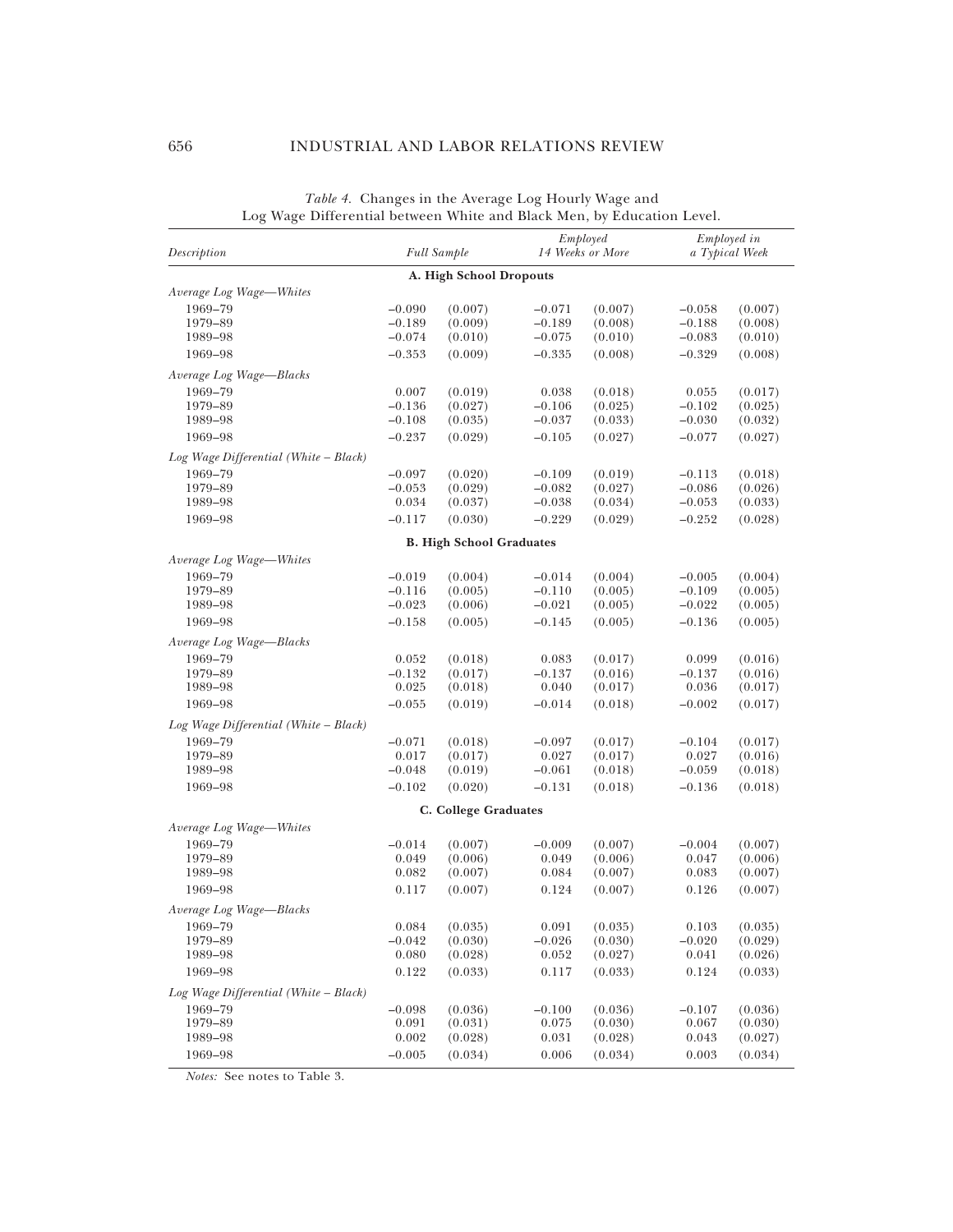| Description                           | <b>Full Sample</b> |                    | Employed<br>14 Weeks or More |                    | <i>Employed in</i><br>a Typical Week |                    |
|---------------------------------------|--------------------|--------------------|------------------------------|--------------------|--------------------------------------|--------------------|
| Average Log Wage-Whites               |                    |                    |                              |                    |                                      |                    |
| 1969-79<br>1979-89                    | 0.036<br>$-0.022$  | (0.002)<br>(0.002) | 0.040<br>$-0.014$            | (0.002)<br>(0.002) | 0.047<br>$-0.013$                    | (0.002)<br>(0.002) |
| 1969-1989                             | 0.014              | (0.002)            | 0.026                        | (0.002)            | 0.034                                | (0.002)            |
| Average Log Wage-Blacks               |                    |                    |                              |                    |                                      |                    |
| 1969-79<br>1979-89                    | 0.166<br>$-0.069$  | (0.005)<br>(0.003) | 0.188<br>$-0.036$            | (0.004)<br>(0.002) | 0.192<br>$-0.024$                    | (0.004)<br>(0.002) |
| 1969-1989                             | 0.097              | (0.004)            | 0.151                        | (0.004)            | 0.168                                | (0.004)            |
| $Log Wave Differential (White-Black)$ |                    |                    |                              |                    |                                      |                    |
| 1969-79<br>1979-89                    | $-0.130$<br>0.046  | (0.005)<br>(0.003) | $-0.148$<br>0.022            | (0.005)<br>(0.003) | $-0.146$<br>0.012                    | (0.005)<br>(0.003) |
| 1969-1989                             | $-0.083$           | (0.005)            | $-0.125$                     | (0.005)            | $-0.134$                             | (0.004)            |

*Table 5.* Changes in the Average Log Hourly Wage and Log Wage Differential between White and Black Men: All Men.

*Source:* Numbers are based on 1970 (1%), 1980 (5%), and 1990 (5%) Public Use Micro Samples (PUMS). *Notes:* See notes to Table 3.

wage convergence during the 1970s and a larger divergence during the 1980s. For example, the log wage differential, correcting for non-workers, fell 13.0 percentage points from 1969 to 1979, but the differential increased substantially from 1979 to 1989, by 4.6 percentage points. Over the two decades 1969–1989, the two datasets yield quite similar results. The estimation using the CPS indicates that the log wage differential decreased 12.1 percentage points among workers in a typical week and 8.0 percentage points among the full sample including non-workers, suggesting that roughly one-third of the convergence may be due to the bias. The estimation based on census data indicates that the log differential fell 13.4 percentage points among workers in a typical week, and by 8.3 percentage points for the full sample, leaving an estimate of the bias that is slightly less than 40%. The difference in the convergence results between the CPS and the census may be one reason why the size of the bias estimated in this paper is larger than that reported by Welch (1990), who used census data but examined changes up to 1980. The results here indicate that some of the rapid convergence observed during the 1970s reversed course during the 1980s.

Turning to the disaggregated results reported in the appendix, correcting for nonworkers significantly reduces the continued wage convergence between black and white high school dropouts during the 1980s. However, even the census data indicate that less educated black men did better relative to their white counterparts than the more educated black men during the 1980s, and this disparity does not entirely disappear once we correct for labor market dropouts.10

<sup>10</sup>A number of potential explanations for the differential rates of convergence across educational groups are not investigated in this paper. There may be changes in the age composition as well as changes in the fraction who are foreign-born. Deleting immigrants from the sample leads to a smaller decline in the log wage differential among high school dropouts of 2.9 percentage points from 1979 to 1989. Correcting for non-workers among this sample of non-immigrant high school dropouts results in an actual *divergence* of black-white wages of 0.5 percentage points in the 1980s. Since the major focus of this paper is the comparison of wage trends with and without labor market dropouts, further work on the more general question of how immigrants affect the racial wage gap is left for future research.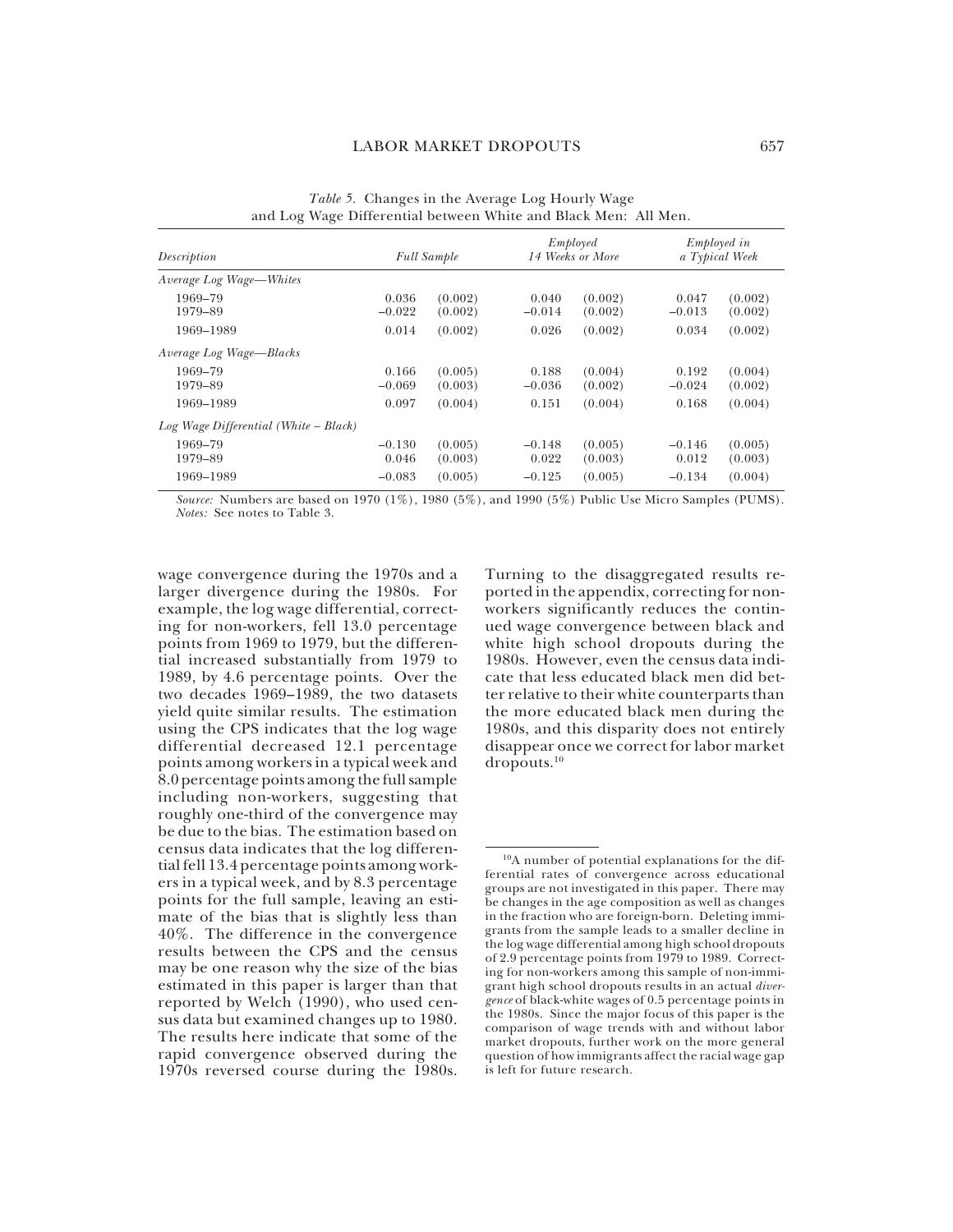#### **The Rising Wage Gap between Workers and Non-Workers**

In this section I investigate the relative importance of falling employment rates and the rising wage gap between the working and the nonworking populations. More specifically, I decompose the changes in the correction factor,  $C_t - C_{t-1}$ , as specified in (3). The first term in the decomposition holds constant the relative wage differential between workers and non-workers and allows non-employment rates to vary through time. Essentially, this term investigates to what extent increasing the number of labor market dropouts matters if one assumes that the marginal dropout receives the same wage offer as the average labor market dropout. The second term holds the non-employment rate fixed and allows the average wage gap between workers and non-workers to change. This term investigates the impact of increasing selectivity of employment. In the decomposition presented in Table 6, I concentrate on the difference in average wages between weekly participants (workers in a typical week) and the full population. This is simply the difference between columns  $(1)$  and  $(3)$  in Table 3 and is reported in column (1) of Table 6. Column (2) presents the change in the correction factor due to falling weekly participation rates. Column (3) presents the changes in the correction factor due to the rising wage gap between the working and the non-working populations.

Table 6 indicates that increasing selectivity of employment and falling employment rates were about equally important during the 1970s but the growing wage gap between workers and non-workers played a larger role during the 1980s and the 1990s. For average wages of white men, presented in the top panel of Table 6, falling employment rates and a rising wage gap contributed about equally to the 2.1 percentage point increase in the selection bias term from 1969 to 1979. After that period, the additional increase in selection bias was small and mostly due to an increase in selectivity.

For average wages of black men, shown in the middle panel, changes in the wage gap between workers and non-workers again contributed approximately half (.029/.055) to the increase in the selection bias term over the 1969–79 period. As with white men, the increasing wage gap between working and nonworking populations was more important in the 1980s and the 1990s.

The final panel of Table 6 decomposes changes in the correction factor for the black-white wage differential,  $(C_{t}^{W} - C_{t-1}^{W})$  –  $(C_{t}^{B} - C_{t-1}^{B})$ . Over the period 1969–79, the decline in the black-white wage differential is overstated by 3.5 percentage points due to selection bias. Of this total, 1.6 percentage points are due to changes in employment rates and 1.9 percentage points are due to the rising wage gap. Over the 1980s and the 1990s, when employment rates did not change much, the entire rise in the bias term is due to increases in the wage gap between the working and the nonworking populations.

#### **Conclusion**

Labor market inactivity among prime age black men has reached extraordinary proportions. In 1999, over 14% of prime age black men did not work the entire year, and more than 21% were not working during a typical week. Among black male high school dropouts, nearly one-half were not working in a typical week. Given these numbers, one must consider seriously Butler and Heckman's (1977) original contention that discussions of black economic progress and black-white wage convergence are at best incomplete without consideration of employment and selection issues.

Researchers who have worried about selection bias in the past have almost exclusively focused on declining employment rates. I find in this paper that an equally important source of selection bias is the changing gap between the wages of workers and the potential wages of non-workers. This was particularly true starting in the 1980s, when wages and incomes became polarized across skilled and less skilled groups. The wage gap between full-year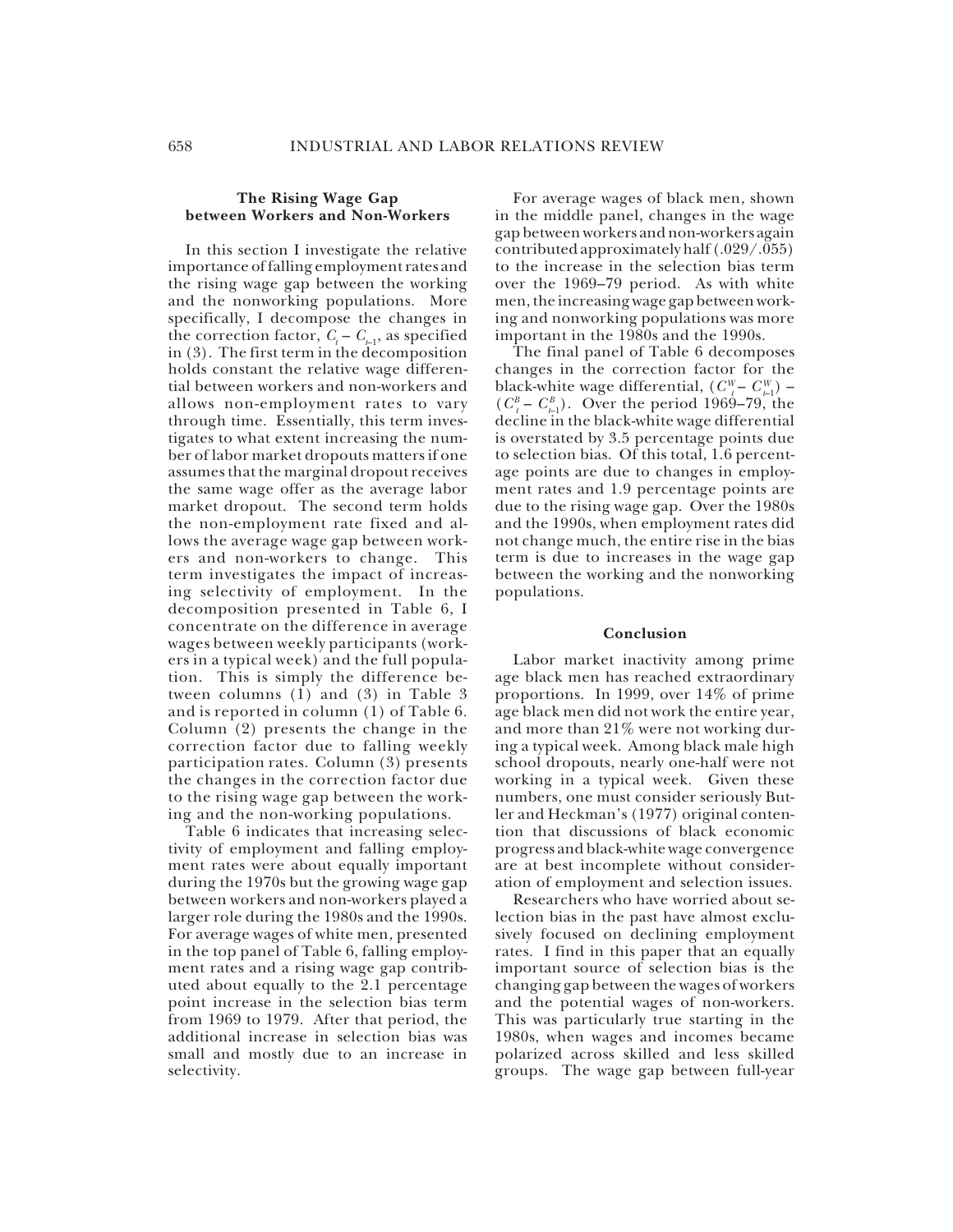and part-year workers increased dramatically. There is every indication that wages of workers and the wage opportunities available to non-workers diverged in a similar fashion.

The basic underlying assumption in this paper is that potential wages of non-workers (which we do not observe) are at least as low as the wages of part-year workers (which we do observe in the March CPS data). Based on all available evidence, this appears to be a conservative assumption. That is, we are most likely overstating the wage opportunities available to non-workers. Despite its being a lower-bound estimate, the bias resulting from looking at selected samples of workers is, I find, an important component of observed wage growth among prime age black men and a substantial component of the observed decline in the blackwhite wage differential. Over the period 1969–98, correcting for non-workers reduces the estimated real wage growth for black men by approximately 40% and reduces black-white wage convergence by approximately one-third. Selection bias corrections do not entirely erase the continued convergence in black-white wages observed among high school dropouts during the 1980s. However, incorporating nonworkers into the picture results in a substantially smaller decline of the racial wage gap.

This paper has examined men only. Issues regarding female labor supply and selection bias are most certainly equally interesting but, unfortunately, also considerably more complex. The strategy followed here of imputing wages of non-workers based on wages of part-year workers is likely to be less valid in the case of women. Children, husband's earnings, and work attitudes all figure prominently in married women's decision to work. Imputing wages

| Description                                        | Total<br>Change in<br>Correction<br>Factor<br>(1) | Amount<br>Due to<br>Falling<br>Employment Wage Gap<br>(2) | Amount<br>Due to<br>Rising<br>(3) |
|----------------------------------------------------|---------------------------------------------------|-----------------------------------------------------------|-----------------------------------|
| Average Log Wage—Whites <sup>a</sup>               |                                                   |                                                           |                                   |
| 1969-79                                            | 0.021                                             | 0.012                                                     | 0.009                             |
| 1979-89                                            | 0.005                                             | 0.001                                                     | 0.004                             |
| 1989-98                                            | $-0.001$                                          | 0.000                                                     | $-0.001$                          |
| Average Log Wage-Blacks                            |                                                   |                                                           |                                   |
| 1969-79                                            | 0.055                                             | 0.027                                                     | 0.029                             |
| 1979-89                                            | 0.011                                             | 0.000                                                     | 0.011                             |
| 1989-98                                            | 0.011                                             | $-0.004$                                                  | 0.015                             |
| Log Wage Differential (White - Black) <sup>b</sup> |                                                   |                                                           |                                   |
| 1969-79                                            | $-0.035$                                          | $-0.016$                                                  | $-0.019$                          |
| 1979-89                                            | $-0.007$                                          | 0.001                                                     | $-0.008$                          |
| 1989-98                                            | $-0.012$                                          | 0.003                                                     | $-0.015$                          |
|                                                    |                                                   |                                                           |                                   |

*Table 6.* Decomposition of Changes in the Selection Correction Factor.

*Source:* Reported changes are based on three-year averages of the 1968–70, 1978–80, 1988–90, and 1997– 99 data from the March Current Population Surveys.

a "Correction factor" refers to the difference in average wages between the full population and workers in a typical week in Table 3. Column (2) corresponds to the change in the correction factor due to falling employment,  $\text{GAP}_t * (E_{t-1} - E_t)$ . Column (3) corresponds to the change due to the rising wage gap between workers and nonworkers,  $(1 - E_{t-1}) * (GAP_t GAP_{t-1}$ ).<br><sup>b</sup>Column (2) corresponds to the change in the

correction factor for the black-white wage differential due to falling employment rates,  $GAP^{W*}_{t}$  [ $(E^{W}_{t-1} - E^{W}_{t})$ ] − GAP<sup>*B*</sup><sup>∗</sup> [( $E$ <sup>*B*</sup><sub>*t*−1</sub> −  $E$ <sup>*B*</sup><sub>*t*</sub>)</sub>]. Column (3) corresponds to the change due to the rising wage gaps,  $[(\text{GAP}_{t}^{W} - \text{GAP}_{t}^{W}]$ *t*  $\begin{bmatrix} 1 \end{bmatrix}$   $*$   $(1 - E_{t-1}^W) - [(GAP_t^B - \tilde{G}AP_{t-1}^B)] * (1 - E_{t-1}^B).$ 

of women who are out of the labor force would most probably demand more careful modeling of such factors and require working with a data set that is richer in details on actual labor market experience, employment spells, and fertility decisions of women.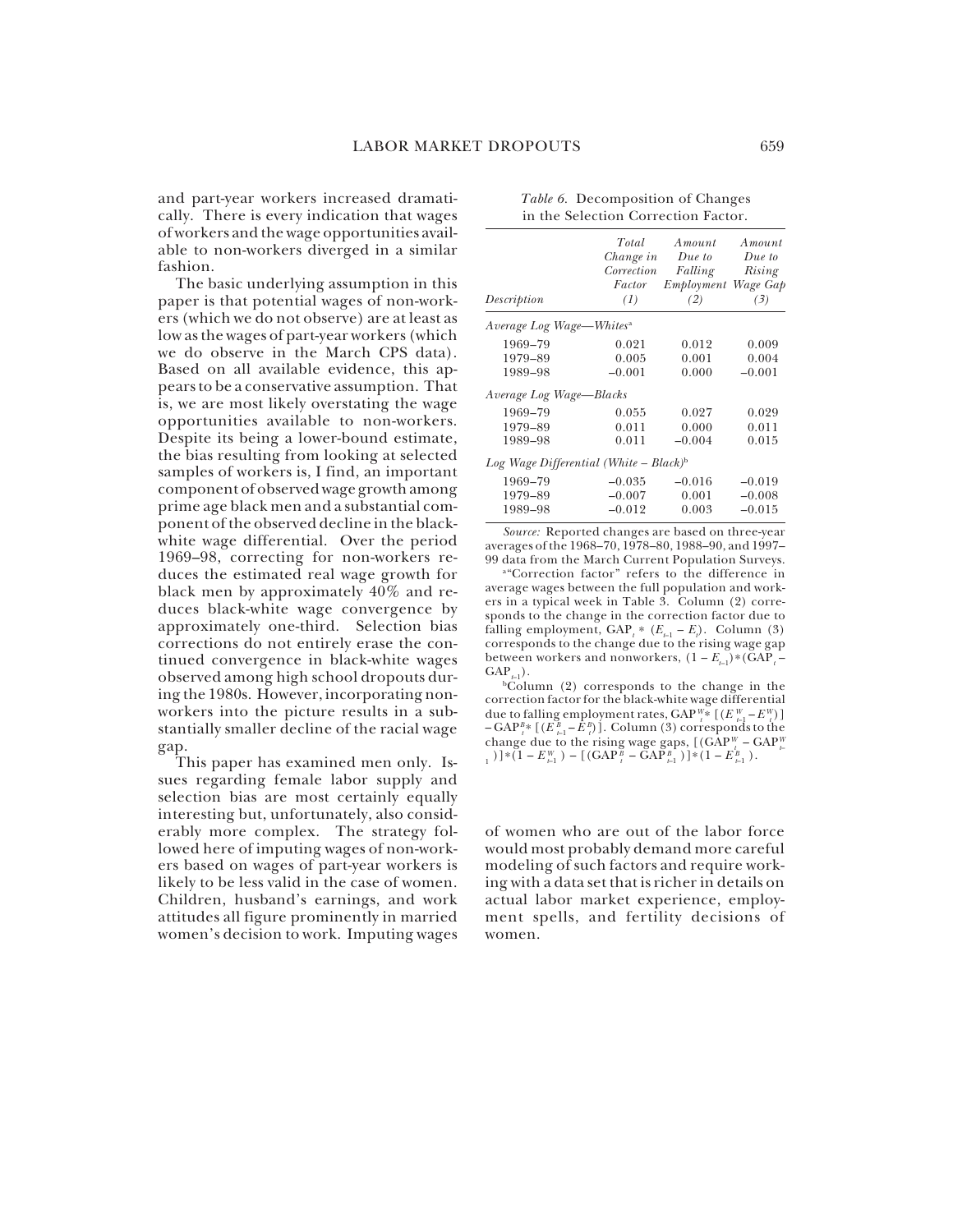| Description                           | <b>Full Sample</b>            |                               | Employed<br>14 Weeks or More  |                               | <i>Employed in</i><br>a Typical Week |                               |
|---------------------------------------|-------------------------------|-------------------------------|-------------------------------|-------------------------------|--------------------------------------|-------------------------------|
| Average Log Wage-Whites               |                               |                               |                               |                               |                                      |                               |
| 1969–79<br>1979-89<br>1989-98         | 0.007<br>$-0.037$<br>0.034    | (0.003)<br>(0.003)<br>(0.004) | 0.016<br>$-0.032$<br>0.034    | (0.003)<br>(0.003)<br>(0.004) | 0.030<br>$-0.032$<br>0.029           | (0.003)<br>(0.003)<br>(0.004) |
| 1969–98                               | 0.004                         | (0.004)                       | 0.018                         | (0.004)                       | 0.027                                | (0.004)                       |
| Average Log Wage—Blacks               |                               |                               |                               |                               |                                      |                               |
| 1969–79<br>1979-89<br>1989-98         | 0.099<br>$-0.053$<br>0.069    | (0.012)<br>(0.012)<br>(0.013) | 0.128<br>$-0.045$<br>0.079    | (0.011)<br>(0.012)<br>(0.012) | 0.158<br>$-0.041$<br>0.069           | (0.010)<br>(0.011)<br>(0.011) |
| 1969–98                               | 0.115                         | (0.012)                       | 0.162                         | (0.012)                       | 0.186                                | (0.011)                       |
| Log Wage Differential (White – Black) |                               |                               |                               |                               |                                      |                               |
| 1969-79<br>1979-89<br>1989-98         | $-0.092$<br>0.016<br>$-0.035$ | (0.012)<br>(0.013)<br>(0.014) | $-0.113$<br>0.013<br>$-0.044$ | (0.012)<br>(0.012)<br>(0.013) | $-0.128$<br>0.009<br>$-0.040$        | (0.011)<br>(0.011)<br>(0.012) |
| 1969–98                               | $-0.111$                      | (0.013)                       | $-0.144$                      | (0.012)                       | $-0.159$                             | (0.012)                       |

**Appendix Table A1 Changes in the Average Log Hourly Wage and Log Wage Differential between White and Black Men (Wages of Those Working 1–13 Weeks Not Imputed)**

*Source:* Reported changes are based on three-year averages of the 1968–70, 1988–90, and 1997–99 data from the March Current Population Surveys.

*Notes:* Standard errors are reported in parentheses. The full sample includes men with 1–30 years of experience who were not in the military or school. The wage sample includes wage and salary workers who worked 14 weeks or more last year. Hourly wages less than \$1 (in 1982 dollars) were recoded to equal \$1. Wages of self-employed workers and those who worked 0 weeks last year were imputed and included in the average wage changes reported in column (1). For details of the imputation procedure, see text. Column (2) reports changes in average wages of individuals in the wage sample. Column (3) reports changes based on weeks-weighted averages of wage observations in the wage sample.

#### **Appendix Table A2 Changes in the Average Log Hourly Wage and Log Wage Differential between White and Black Men: High School Dropouts (Wages of Those Working 1–13 Weeks Not Imputed)**

|                                       |                    |         | Employed         |         | <i>Employed in</i> |         |
|---------------------------------------|--------------------|---------|------------------|---------|--------------------|---------|
| Description                           | <b>Full Sample</b> |         | 14 Weeks or More |         | a Typical Week     |         |
| Average Log Wage—Whites               |                    |         |                  |         |                    |         |
| 1969-79                               | $-0.093$           | (0.007) | $-0.079$         | (0.007) | $-0.060$           | (0.007) |
| 1979-89                               | $-0.189$           | (0.009) | $-0.189$         | (0.008) | $-0.188$           | (0.008) |
| 1989-98                               | $-0.060$           | (0.010) | $-0.064$         | (0.010) | $-0.081$           | (0.009) |
| 1969–98                               | $-0.342$           | (0.009) | $-0.332$         | (0.009) | $-0.329$           | (0.008) |
| Average Log Wage-Blacks               |                    |         |                  |         |                    |         |
| 1969–79                               | $-0.029$           | (0.019) | 0.008            | (0.018) | 0.049              | (0.017) |
| 1979-89                               | $-0.070$           | (0.029) | $-0.084$         | (0.026) | $-0.100$           | (0.024) |
| 1989-98                               | $-0.050$           | (0.037) | $-0.028$         | (0.034) | $-0.028$           | (0.031) |
| 1969–98                               | $-0.149$           | (0.030) | $-0.104$         | (0.028) | $-0.079$           | (0.025) |
| $Log Wave Differential (White-Black)$ |                    |         |                  |         |                    |         |
| 1969–79                               | $-0.063$           | (0.020) | $-0.087$         | (0.019) | $-0.108$           | (0.018) |
| 1979-89                               | $-0.120$           | (0.030) | $-0.106$         | (0.027) | $-0.088$           | (0.025) |
| 1989-98                               | $-0.010$           | (0.039) | $-0.035$         | (0.035) | $-0.053$           | (0.032) |
| 1969–98                               | $-0.193$           | (0.032) | $-0.228$         | (0.029) | $-0.249$           | (0.027) |

See notes to Appendix Table A1.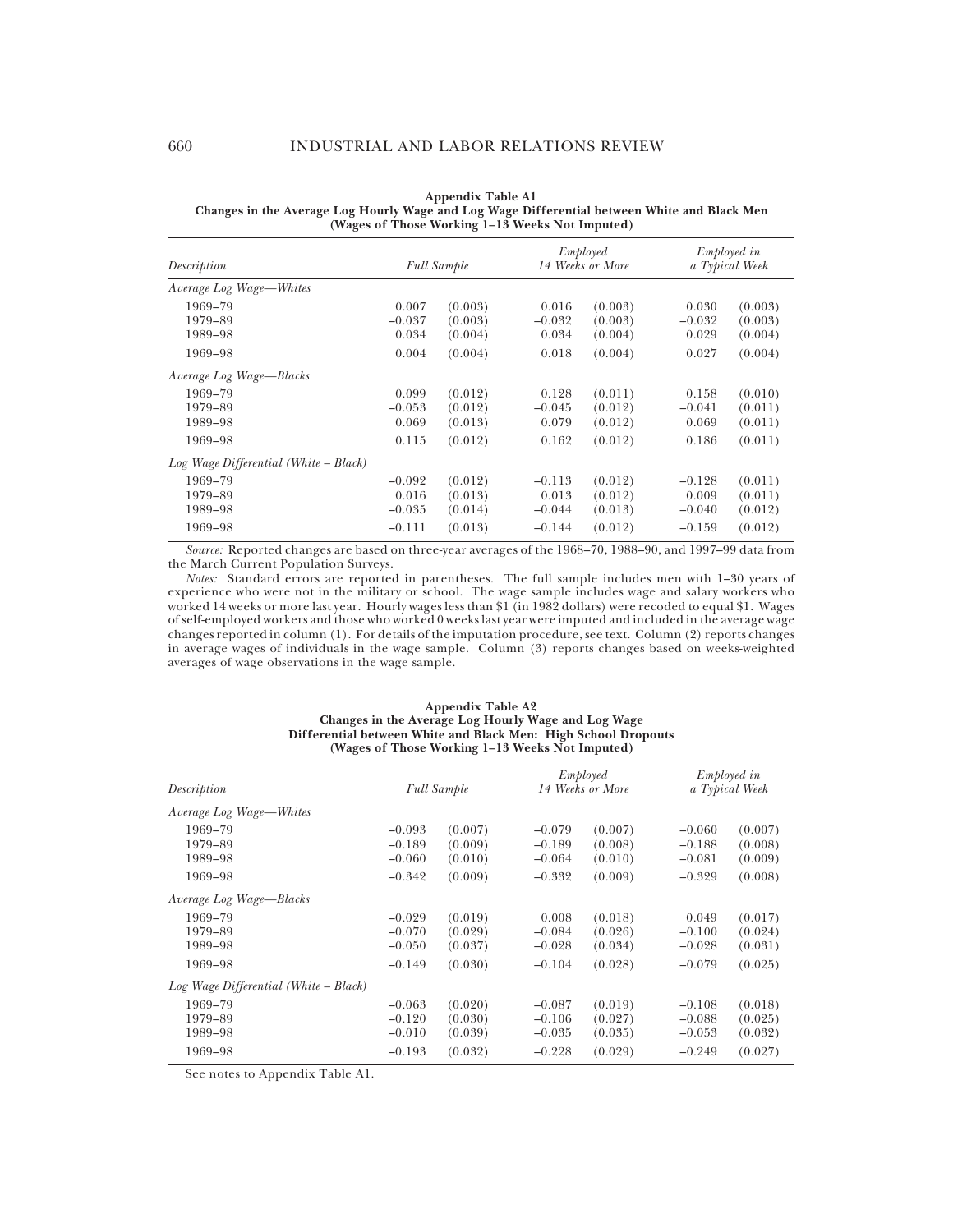#### LABOR MARKET DROPOUTS 661

#### **Appendix Table A3 Changes in the Average Log Hourly Wage and Log Wage Differential between White and Black Men, by Education (Census Data)**

| Description                             |          | <b>Full Sample</b>              | Employed<br>14 Weeks or More |         | <i>Employed in</i><br>a Typical Week |         |
|-----------------------------------------|----------|---------------------------------|------------------------------|---------|--------------------------------------|---------|
|                                         |          | A. High School Dropouts         |                              |         |                                      |         |
| Average Log Wage-Whites                 |          |                                 |                              |         |                                      |         |
| 1969-79                                 | $-0.058$ | (0.004)                         | $-0.051$                     | (0.004) | $-0.043$                             | (0.004) |
| 1979-89                                 | $-0.171$ | (0.005)                         | $-0.154$                     | (0.005) | $-0.149$                             | (0.004) |
| 1969-89                                 | $-0.230$ | (0.004)                         | $-0.205$                     | (0.004) | $-0.192$                             | (0.004) |
| Average Log Wage-Blacks                 |          |                                 |                              |         |                                      |         |
| 1969-79                                 | 0.092    | (0.007)                         | 0.112                        | (0.006) | 0.115                                | (0.006) |
| 1979-89                                 | $-0.163$ | (0.006)                         | $-0.122$                     | (0.005) | $-0.107$                             | (0.005) |
| 1969-89                                 | $-0.071$ | (0.007)                         | $-0.009$                     | (0.007) | 0.007                                | (0.006) |
| $Log Wage$ Differential (White – Black) |          |                                 |                              |         |                                      |         |
| 1969-79                                 | $-0.151$ | (0.008)                         | $-0.163$                     | (0.007) | $-0.158$                             | (0.007) |
| 1979-89                                 | $-0.008$ | (0.008)                         | $-0.033$                     | (0.007) | $-0.042$                             | (0.007) |
| 1969-89                                 | $-0.159$ | (0.008)                         | $-0.196$                     | (0.008) | $-0.200$                             | (0.008) |
|                                         |          | <b>B. High School Graduates</b> |                              |         |                                      |         |
| Average Log Wage-Whites                 |          |                                 |                              |         |                                      |         |
| 1969-79                                 | 0.016    | (0.002)                         | 0.016                        | (0.002) | 0.020                                | (0.002) |
| 1979-89                                 | $-0.125$ | (0.002)                         | $-0.119$                     | (0.002) | $-0.116$                             | (0.002) |
| 1969-89                                 | $-0.109$ | (0.002)                         | $-0.102$                     | (0.002) | $-0.096$                             | (0.002) |
| Average Log Wage-Blacks                 |          |                                 |                              |         |                                      |         |
| 1969-79                                 | 0.119    | (0.007)                         | 0.127                        | (0.007) | 0.128                                | (0.007) |
| 1979-89                                 | $-0.163$ | (0.004)                         | $-0.134$                     | (0.004) | $-0.123$                             | (0.003) |
| 1969-89                                 | $-0.044$ | (0.007)                         | $-0.007$                     | (0.007) | 0.005                                | (0.007) |
| $Log Wage$ Differential (White – Black) |          |                                 |                              |         |                                      |         |
| 1969-79                                 | $-0.103$ | (0.008)                         | $-0.111$                     | (0.007) | $-0.107$                             | (0.007) |
| 1979-89                                 | 0.038    | (0.005)                         | 0.016                        | (0.004) | 0.006                                | (0.004) |
| 1969-89                                 | $-0.065$ | (0.008)                         | $-0.095$                     | (0.007) | $-0.101$                             | (0.007) |
|                                         |          | C. College Graduates            |                              |         |                                      |         |
| Average Log Wage-Whites                 |          |                                 |                              |         |                                      |         |
| 1969-79                                 | $-0.054$ | (0.004)                         | $-0.052$                     | (0.004) | $-0.048$                             | (0.004) |
| 1979-89                                 | 0.076    | (0.003)                         | 0.074                        | (0.003) | 0.072                                | (0.003) |
| 1969-89                                 | 0.022    | (0.004)                         | 0.022                        | (0.004) | 0.023                                | (0.004) |
| Average Log Wage-Blacks                 |          |                                 |                              |         |                                      |         |
| 1969-79                                 | 0.055    | (0.017)                         | 0.054                        | (0.017) | 0.056                                | (0.017) |
| 1979-89                                 | 0.031    | (0.007)                         | 0.035                        | (0.007) | 0.040                                | (0.006) |
| 1969-89                                 | 0.086    | (0.017)                         | 0.089                        | (0.017) | 0.096                                | (0.017) |
| Log Wage Differential (White – Black)   |          |                                 |                              |         |                                      |         |
| 1969-79                                 | $-0.109$ | (0.017)                         | $-0.106$                     | (0.017) | $-0.105$                             | (0.017) |
| 1979-89                                 | 0.044    | (0.008)                         | 0.038                        | (0.007) | 0.032                                | (0.007) |
| 1969-89                                 | $-0.065$ | (0.017)                         | $-0.067$                     | (0.017) | $-0.072$                             | (0.017) |

*Source:* Numbers are based on 1970 (1%), 1980 (5%), and 1990 Public Use Micro Samples (PUMS).